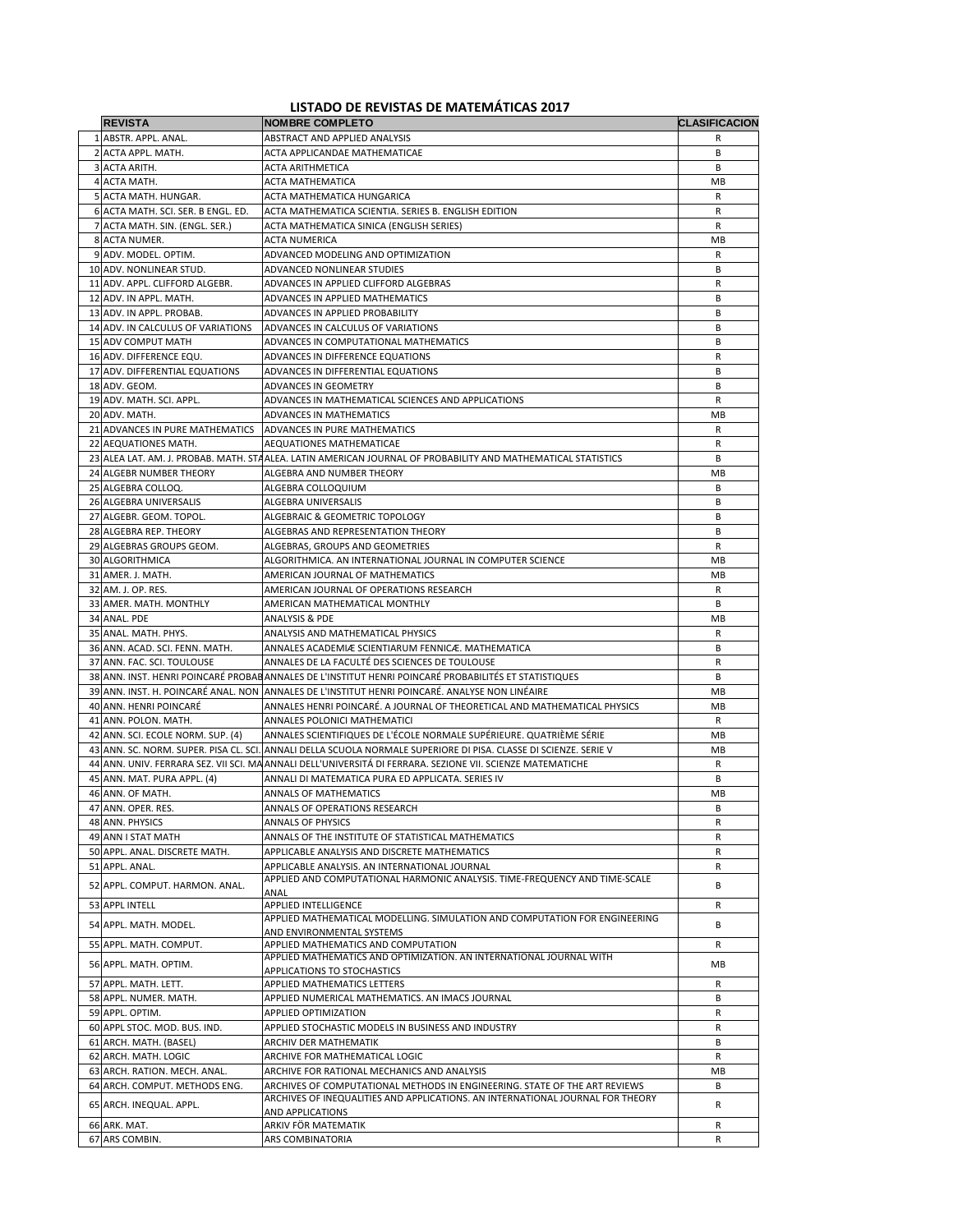| 68 ASIAN-EUR. J. MATH.                                      | ASIAN-EUROPEAN JOURNAL OF MATHEMATICS                                                                                                                                   | R         |                                        |
|-------------------------------------------------------------|-------------------------------------------------------------------------------------------------------------------------------------------------------------------------|-----------|----------------------------------------|
| 69 ASTÉRISQUE                                               | ASTÉRISQUE                                                                                                                                                              | МB        |                                        |
| 70 ASTIN BULL.                                              | ASTIN BULLETIN. THE JOURNAL OF THE INTERNATIONAL ACTUARIAL ASSOCIATION                                                                                                  | R         |                                        |
| 71 ASYMPTOT. ANAL.                                          | ASYMPTOTIC ANALYSIS                                                                                                                                                     | В         |                                        |
| 72 ATTI ACCAD. NAZ. LINCEI REND. LINC                       | <u>ATTI DELLA ACCADEMIA NAZIONALE DEI LINCEI. RENDICONTI LINCEI. MATEMATICA E</u>                                                                                       | R         |                                        |
| 73 AUST. NZ. J. STAT.                                       | <b>APPLICAZIO</b><br>AUSTRALIAN & NEW ZEALAND JOURNAL OF STATISTICS                                                                                                     | R         |                                        |
| 74 AUTOMATICA J. IFAC                                       | <u>AUTOMATICA. A JOURNAL OF IFAC, THE INTERNATIONAL FEDERATION OF AUTOMATIC</u>                                                                                         | R         |                                        |
|                                                             | <b>CONTROL</b>                                                                                                                                                          |           |                                        |
| 75 AXIOMATHES                                               | <b>AXIOMATHES</b>                                                                                                                                                       | R         |                                        |
| 76 BAYESIAN ANAL.                                           | <b>BAYESIAN ANALYSIS</b>                                                                                                                                                | MB        |                                        |
| 77 BERNOULLI                                                | <b>BERNOULLI</b>                                                                                                                                                        | MB        |                                        |
| <b>78 BIOL CYBERN</b>                                       | BIOLOGICAL CYBERNETICS: ADVANCES IN COMPUTATIONAL NEUROSCIENCE                                                                                                          | В         |                                        |
| <b>79 BMC BIOINFORMATICS</b>                                | <b>BMC BIOINFORMATICS</b>                                                                                                                                               | B         |                                        |
| 80 BIOM. J.                                                 | BIOMETRICAL JOURNAL                                                                                                                                                     | В         |                                        |
| 81 BIOMETRICS                                               | <b>BIOMETRICS</b>                                                                                                                                                       | MB        |                                        |
| 82 BIOMETRIKA                                               | <b>BIOMETRIKA</b>                                                                                                                                                       | МB        |                                        |
| 83 BIOSTATISTICS                                            | <b>BIOSTATISTICS</b>                                                                                                                                                    | В         |                                        |
| 84 BIT                                                      | BIT. NUMERICAL MATHEMATICS                                                                                                                                              | В         |                                        |
| 85 BMC SYSTEM BIOLOGY                                       | <b>BMC SYSTEMS BIOLOGY</b>                                                                                                                                              | B         |                                        |
| 86 BOL. SOC. PARANA. MAT. (3)                               | BOLETIM DA SOCIEDADE PARANAENSE DE MATEMÁTICA. 3RD SÉRIE                                                                                                                | R         |                                        |
| 87 BOL. SOC. ESP. MAT. APL. SE MA                           | BOLETÍN DE LA SOCIEDAD ESPAÑOLA DE MATEMÁTICA APLICADA. SE MA                                                                                                           | R         |                                        |
| 88 B UNIONE MAT ITAL                                        | BOLLETTINO DELLA UNIONE MATEMATICA ITALIANA                                                                                                                             | R         |                                        |
| 89 BOUND. VALUE PROBL.                                      | <b>BOUNDARY VALUE PROBLEMS</b>                                                                                                                                          | R         |                                        |
| 90 BRAZ. J. PROBAB. STAT.                                   | BRAZILIAN JOURNAL OF PROBABILITY AND STATISTICS                                                                                                                         | R         |                                        |
| 91 BR. J. MATH. STAT. PSYCHOL.                              | BRITISH JOURNAL OF MATHEMATICAL AND STATISTICAL PSYCHOLOGY                                                                                                              | В         |                                        |
| 92 BULL. SOC. MATH. FRANCE                                  | BULLETIN DE LA SOCIÉTÉ MATHÉMATIQUE DE FRANCE                                                                                                                           | B         |                                        |
| 93 BULL. SCI. MATH.                                         |                                                                                                                                                                         | R         |                                        |
|                                                             | BULLETIN DES SCIENCES MATHÉMATIQUES<br>BULLETIN MATHEMATIQUE DE LA SUCIETE DES SCIENCES MATHEMATIQUES DE ROUMANIE.                                                      |           |                                        |
| 94 BULL, MATH, SOC, SCI, MATH, ROUM                         |                                                                                                                                                                         | R         |                                        |
| 95 BULL. MATH. BIOL.                                        | <b>BULLETIN OF MATHEMATICAL BIOLOGY</b>                                                                                                                                 | B         |                                        |
| 96 BULL. AUST. MATH. SOC.                                   | BULLETIN OF THE AUSTRALIAN MATHEMATICAL SOCIETY                                                                                                                         | В         |                                        |
|                                                             | 97 BULL. BELG. MATH. SOC. SIMON STEV BULLETIN OF THE BELGIAN MATHEMATICAL SOCIETY. SIMON STEVIN                                                                         | B         |                                        |
| 98 BULL. BRAZ. MATH. SOC. (N.S.)                            | BULLETIN OF THE BRAZILIAN MATHEMATICAL SOCIETY. NEW SERIES. BOLETIM DA SOCIEDADE                                                                                        | B         |                                        |
| 99 BULL. INST. MATH. ACAD. SIN. (N.S.)                      | BULLETIN OF THE INSTITUTE OF MATHEMATICS. ACADEMIA SINICA. NEW SERIES                                                                                                   | R         |                                        |
| 100 BULL. LOND. MATH. SOC.                                  | BULLETIN OF THE LONDON MATHEMATICAL SOCIETY                                                                                                                             | MB        |                                        |
| 101 CALCOLO                                                 | CALCOLO. A QUARTERLY ON NUMERICAL ANALYSIS AND THEORY OF COMPUTATION                                                                                                    | В         |                                        |
|                                                             |                                                                                                                                                                         | MB        |                                        |
|                                                             | 102 CALC. VAR. PARTIAL DIFFERENTIAL ECCALCULUS OF VARIATIONS AND PARTIAL DIFFERENTIAL EQUATIONS                                                                         |           |                                        |
| 103 CANAD. J. MATH.                                         | CANADIAN JOURNAL OF MATHEMATICS. JOURNAL CANADIEN DE MATHÉMATIQUES<br>CELESTIAL MECHANICS & DYNAMICAL ASTRONOMY. AN INTERNATIONAL JOURNAL OF SPACE                      | В         |                                        |
| 104 CELESTIAL MECH. DYNAM. ASTRONO                          |                                                                                                                                                                         | R         |                                        |
| 105 CENT EUR J MATH                                         | CENTRAL EUROPEAN JOURNAL OF MATHEMATICS                                                                                                                                 | R         |                                        |
| 106 CHAOS SOLITONS FRACTALS                                 | <b>CHAOS, SOLITONS &amp; FRACTALS</b>                                                                                                                                   | R         |                                        |
| 107 CHJS                                                    | CHILEAN JOURNAL OF STATISTICS                                                                                                                                           | R         |                                        |
| 108 CIENCIA, DOCENCIA Y TECNOLOGÍA                          | CIENCIA, DOCENCIA Y TECNOLOGÍA                                                                                                                                          | R         |                                        |
| 109 CLASSICAL QUANTUM GRAVITY                               | CLASSICAL AND QUANTUM GRAVITY                                                                                                                                           | B         |                                        |
| 110 COLLOQ. MATH.                                           | COLLOQUIUM MATHEMATICUM                                                                                                                                                 | R         |                                        |
| 111 COMBINATORICA                                           | <u>COMBINATONICA. AN INTENNATIONAL JOUNNAL ON COMBINAT</u>                                                                                                              | <b>MB</b> |                                        |
| 112 COMBIN. PROBAB. COMPUT.                                 | COMBINATORICS, PROBABILITY AND COMPUTING                                                                                                                                | В         |                                        |
| 113 COMMENT, MATH, HELV.                                    | COMMENTARII MATHEMATICI HELVETICI. A JOURNAL OF THE SWISS MATHEMATICAL SOCIETY                                                                                          | MB        |                                        |
| 114 COMM. ALGEBRA                                           |                                                                                                                                                                         | В         |                                        |
|                                                             | COMMUNICATIONS IN ALGEBRA<br>COMMUNICATIONS IN ANALYSIS AND GEOMETRY                                                                                                    | В         |                                        |
| 115 COMM. ANAL. GEOM.<br>116 COMMUN. CONTEMP. MATH.         | COMMUNICATIONS IN CONTEMPORARY MATHEMATICS                                                                                                                              |           |                                        |
|                                                             |                                                                                                                                                                         | В         |                                        |
| 117 COMM. MATH. PHYS.                                       | COMMUNICATIONS IN MATHEMATICAL PHYSICS                                                                                                                                  | MB        |                                        |
| 118 COMM. NUMER. METHODS ENGRG.                             | COMMUNICATIONS IN NUMERICAL METHODS IN ENGINEERING WITH BIOMEDICAL                                                                                                      | R         |                                        |
|                                                             | <u>APPLICATIONS / INTERNATIONAL JOURNAL FOR NUMERICAL METHODS IN BIOMEDICAL</u><br>119 COMM. PARTIAL DIFFERENTIAL EQUA COMMUNICATIONS IN PARTIAL DIFFERENTIAL EQUATIONS | MB        |                                        |
| 120 COMMUN STAT SIMULAT                                     | COMMUNICATIONS IN STATISTICS - SIMULATION AND COMPUTATION                                                                                                               | R         |                                        |
|                                                             | 121 COMM. STATIST. THEORY METHODS COMMUNICATIONS IN STATISTICS. THEORY AND METHODS                                                                                      | R         |                                        |
| 122 COMM. APPL. NONLINEAR ANAL.                             | COMMUNICATIONS ON APPLIED NONLINEAR ANALYSIS                                                                                                                            | R         |                                        |
|                                                             |                                                                                                                                                                         |           |                                        |
| 123 COMMUN. PURE APPL. ANAL.<br>124 COMM. PURE APPL. MATH.  | COMMUNICATIONS ON PURE AND APPLIED ANALYSIS<br>COMMUNICATIONS ON PURE AND APPLIED MATHEMATICS                                                                           | В<br>MB   |                                        |
|                                                             |                                                                                                                                                                         |           |                                        |
| 125 COMPLEX ANAL. OPER. THEORY                              | COMPLEX ANALYSIS AND OPERATOR THEORY                                                                                                                                    | В         |                                        |
| 126 COMPLEX SYSTEMS                                         | <b>COMPLEX SYSTEMS</b>                                                                                                                                                  | R         |                                        |
| 127 COMPLEX VAR. ELLIPTIC EQU.                              | COMPLEX VARIABLES AND ELLIPTIC EQUATIONS. AN INTERNATIONAL JOURNAL                                                                                                      | В         |                                        |
| 128 COMPLEX VAR. THEORY APPL.                               | COMPLEX VARIABLES. THEORY AND APPLICATION. AN INTERNATIONAL JOURNAL                                                                                                     | В         |                                        |
| 129 COMPOS. MATH.                                           | COMPOSITIO MATHEMATICA                                                                                                                                                  | MB        |                                        |
| 130 COMPTES RENDUS MATHEMATIQUE COMPTES RENDUS MATHEMATIQUE |                                                                                                                                                                         | $R/B$ *   | * Clasificación será<br>según artículo |
| 131 COMPUT. APPL. MATH.                                     | COMPUTATIONAL & APPLIED MATHEMATICS                                                                                                                                     | R         |                                        |
| 132 COMPUT. COMPLEXITY                                      | COMPUTATIONAL COMPLEXITY                                                                                                                                                | R         |                                        |
| 133 COMPUT. MECH.                                           | COMPUTATIONAL MECHANICS                                                                                                                                                 | R         |                                        |
| 134 COMPUT. METHODS APPL. MATH.                             | COMPUTATIONAL METHODS IN APPLIED MATHEMATICS                                                                                                                            | R         |                                        |
| 135 COMPUT. OPTIM. APPL.                                    | COMPUTATIONAL OPTIMIZATION AND APPLICATIONS. AN INTERNATIONAL JOURNAL                                                                                                   | R         |                                        |
| 136 COMPUT. STATIST.                                        | COMPUTATIONAL STATISTICS                                                                                                                                                | R         |                                        |
| 137 COMPUT STAT DATA AN                                     | COMPUTATIONAL STATISTICS & DATA ANALYSIS                                                                                                                                | B         |                                        |
|                                                             |                                                                                                                                                                         |           |                                        |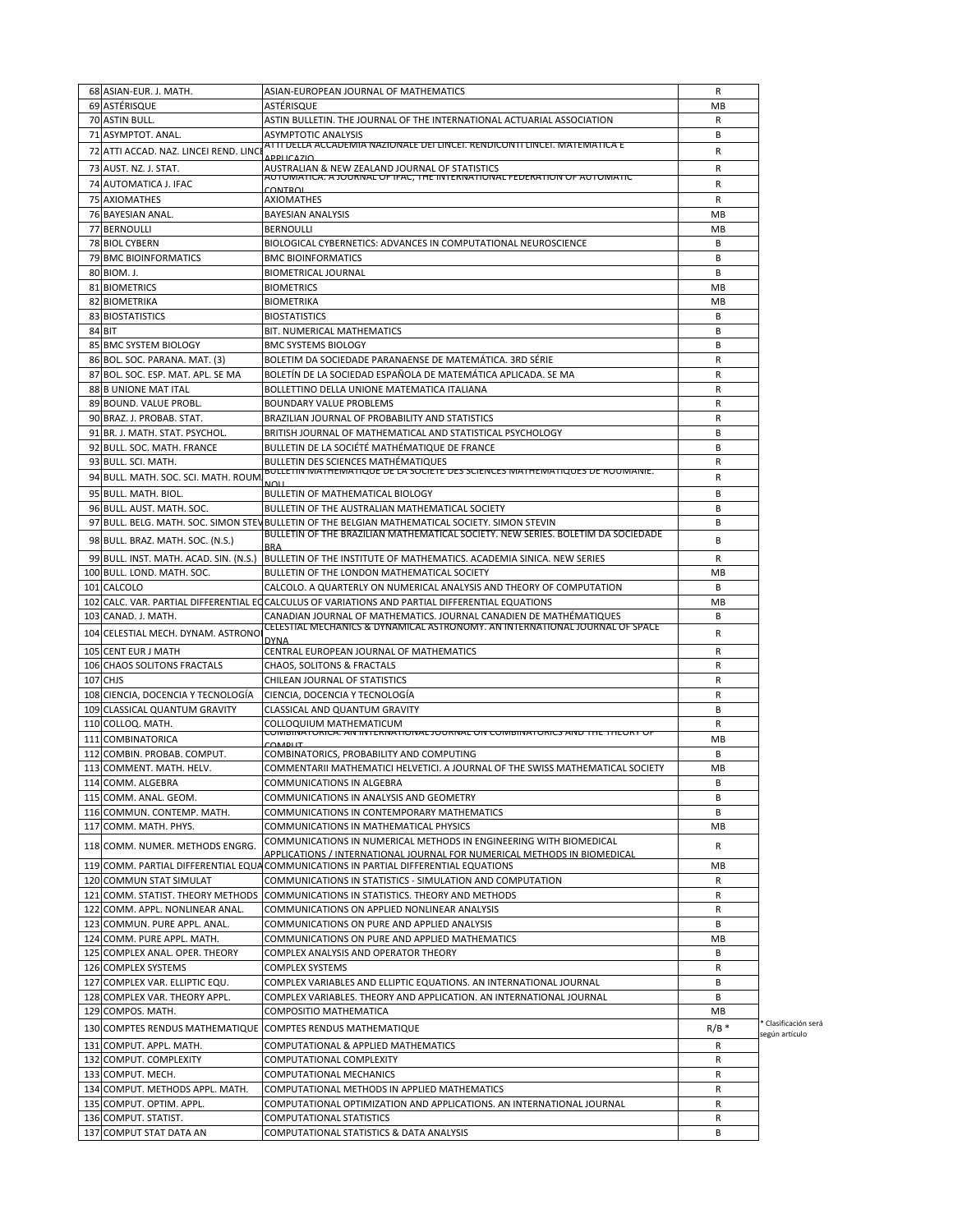|                                        | 138 COMPUT. METHODS APPL. MECH. EN COMPUTER METHODS IN APPLIED MECHANICS AND ENGINEERING                    | MB |
|----------------------------------------|-------------------------------------------------------------------------------------------------------------|----|
| 139 COMPUT. & FLUIDS                   | COMPUTERS & FLUIDS. AN INTERNATIONAL JOURNAL                                                                | R  |
|                                        | 140 COMPUTERS & INDUSTRIAL ENGINEE COMPUTERS & INDUSTRIAL ENGINEERING                                       | R  |
| 141 COMPUT. MATH. APPL.                | COMPUTERS & MATHEMATICS WITH APPLICATIONS. AN INTERNATIONAL JOURNAL                                         | В  |
| 142 COMPUT OPER RES                    | COMPUTERS & OPERATIONS RESEARCH                                                                             | B  |
| 143 COMPUT. VIS. SCI.                  | COMPUTING AND VISUALIZATION IN SCIENCE                                                                      | R  |
|                                        |                                                                                                             |    |
| 144 CONFLUENTES MATH                   | <b>CONFLUENTES MATHEMATICI</b>                                                                              | В  |
|                                        | 145 CONFORMAL GEOMETRY AND DYNANCONFORMAL GEOMETRY AND DYNAMICS                                             | B  |
| 146 CONTEMPORARY MATHEMATICS           | CONTEMPORARY MATHEMATICS                                                                                    | B  |
| 147 CONTROL CYBERN                     | CONTROL AND CYBERNETICS                                                                                     | B  |
| 148 CUBO                               | CUBO. A MATHEMATICAL JOURNAL                                                                                | R  |
| 149 CZECHOSLOVAK MATH. J.              | CZECHOSLOVAK MATHEMATICAL JOURNAL                                                                           | R  |
| 150 DIFFERENTIAL INTEGRAL EQUATIONS    | DIFFERENTIAL AND INTEGRAL EQUATIONS. AN INTERNATIONAL JOURNAL FOR THEORY &                                  | В  |
|                                        | APPLICATION                                                                                                 |    |
| 151 DIFFER. EQU. DYN. SYST.            | DIFFERENTIAL EQUATIONS AND DYNAMICAL SYSTEMS                                                                | R  |
| 152 DIFFERENTIAL GEOM. APPL.           | DIFFERENTIAL GEOMETRY AND ITS APPLICATIONS                                                                  | R  |
| 153 DISCRETE COMPUT. GEOM.             | DISCRETE & COMPUTATIONAL GEOMETRY. AN INTERNATIONAL JOURNAL OF MATHEMATICS                                  | MB |
|                                        | AND C                                                                                                       |    |
| 154 DISCRETE CONTIN. DYN. SYST.        | DISCRETE AND CONTINUOUS DYNAMICAL SYSTEMS. SERIES A                                                         | MB |
| 155 DISCRETE CONTIN. DYN. SYST. SER. B | DISCRETE AND CONTINUOUS DYNAMICAL SYSTEMS. SERIES B. A JOURNAL BRIDGING                                     | В  |
|                                        | MATHEMATIC                                                                                                  |    |
| 156 DISCRETE APPL. MATH.               | DISCRETE APPLIED MATHEMATICS. THE JOURNAL OF COMBINATORIAL ALGORITHMS,                                      | В  |
|                                        | INFORMATICS AND COMPUTATIONAL SCIENCES                                                                      |    |
| 157 DISCRETE MATH.                     | DISCRETE MATHEMATICS                                                                                        | B  |
|                                        | 158 DISCRETE MATH. THEOR. COMPUT. SIDISCRETE MATHEMATICS & THEORETICAL COMPUTER SCIENCE. DMTCS.             | R  |
| 159 DISCRETE OPTIM.                    | DISCRETE OPTIMIZATION                                                                                       | B  |
| 160 DUKE MATH. J.                      | DUKE MATHEMATICAL JOURNAL                                                                                   | MB |
| 161 DYNAM. SYSTEMS APPL.               | DYNAMIC SYSTEMS AND APPLICATIONS                                                                            | R  |
| 162 LECT NOTES MATH                    | DYNAMICAL SYSTEMS                                                                                           | B  |
| 163 DYNAM SYST                         | DYNAMICAL SYSTEMS AN INTERNATIONAL JOURNAL                                                                  | В  |
|                                        | DYNAMICS OF CONTINUOUS, DISCRETE & IMPULSIVE SYSTEMS. SERIES A. MATHEMATICAL                                |    |
| 164 DYN. CONTIN. DISCRETE IMPULS. SYS  | ANALY                                                                                                       | R  |
| 165 ECOLOGICAL MODELLING               | ECOLOGICAL MODELLING                                                                                        | R  |
| 166 ECONOMETRICA                       | ECONOMETRICA. JOURNAL OF THE ECONOMETRIC SOCIETY                                                            | MB |
|                                        |                                                                                                             |    |
| 167 ECONOM. THEORY                     | <b>ECONOMIC THEORY</b>                                                                                      | В  |
| 168 ELECTRON. COMMUN. PROBAB.          | ELECTRONIC COMMUNICATIONS IN PROBABILITY                                                                    | В  |
| 169 ELECTRON. J. COMBIN.               | ELECTRONIC JOURNAL OF COMBINATORICS                                                                         | B  |
|                                        | 170 ELECTRON. J. DIFFERENTIAL EQUATIO ELECTRONIC JOURNAL OF DIFFERENTIAL EQUATIONS                          | R  |
|                                        |                                                                                                             |    |
| 171 ELECTRON. J. LINEAR ALGEBRA        | ELECTRONIC JOURNAL OF LINEAR ALGEBRA                                                                        | R  |
| 172 ELECTRON. J. PROBAB.               | ELECTRONIC JOURNAL OF PROBABILITY                                                                           | MВ |
|                                        | 173 ELECTRON. J. QUAL. THEORY DIFFER. ELECTRONIC JOURNAL OF QUALITATIVE THEORY OF DIFFERENTIAL EQUATIONS    | R  |
|                                        |                                                                                                             | MB |
| 174 ELECTRON. J. STAT.                 | ELECTRONIC JOURNAL OF STATISTICS                                                                            | B  |
| 175 ELECTRON. TRANS. NUMER. ANAL.      | ELECTRONIC TRANSACTIONS ON NUMERICAL ANALYSIS                                                               |    |
| 176 ENG. ANAL. BOUND. ELEM.            | ENGINEERING ANALYSIS WITH BOUNDARY ELEMENTS                                                                 | В  |
| 177 ENG OPTIMIZ                        | <b>ENGINEERING OPTIMIZATION</b>                                                                             | B  |
| 178 ENVIRON MODELL SOFTW               | ENVIRONMENTAL MODELLING & SOFTWARE                                                                          | B  |
| 179 ENVIRONMETRICS                     | <b>ENVIRONMETRICS</b>                                                                                       | B  |
|                                        | 180 ERGODIC THEORY DYNAM. SYSTEMS ERGODIC THEORY AND DYNAMICAL SYSTEMS                                      | MB |
| 181 ESAIM PROC.                        | <b>ESAIM PROCEEDINGS</b>                                                                                    | R  |
|                                        | 182 ESAIM CONTROL OPTIM. CALC. VAR. ESAIM. CONTROL, OPTIMISATION AND CALCULUS OF VARIATIONS                 | B  |
|                                        | 183 ESAIM MATH. MODEL. NUMER. ANALESAIM. MATHEMATICAL MODELLING AND NUMERICAL ANALYSIS                      | В  |
| 184 ESAIM-PROB. STAT                   | ESAIM. PROBABILITY AND STATISTICS                                                                           | В  |
| 185 ESTUDIOS PEDAGÓGICOS               | <b>ESTUDIOS PEDAGÓGICOS</b>                                                                                 | R  |
| 186 EUROPEAN J. APPL. MATH.            | EUROPEAN JOURNAL OF APPLIED MATHEMATICS                                                                     | В  |
| 187 EUROPEAN J. COMBIN.                | EUROPEAN JOURNAL OF COMBINATORICS                                                                           | MВ |
|                                        |                                                                                                             | В  |
| 188 EUROPEAN J. OPER. RES.             | EUROPEAN JOURNAL OF OPERATIONAL RESEARCH                                                                    |    |
| 189 EVOL. EQ. CONT. THEORY             | EVOLUTION EQUATIONS AND CONTROL THEORY                                                                      | R  |
| 190 EXPERIMENT. MATH.                  | EXPERIMENTAL MATHEMATICS                                                                                    | B  |
| 191 EXPERT SYST APPL                   | EXPERT SYSTEMS WITH APPLICATIONS                                                                            | В  |
| 192 EXTRACTA MATH.                     | EXTRACTA MATHEMATICAE                                                                                       | R  |
| 193 FAR EAST J. DYN. SYST.             | FAR EAST JOURNAL OF DYNAMICAL SYSTEMS                                                                       | R  |
| 194 FAR EAST J. THEOR. STAT.           | FAR EAST JOURNAL OF THEORETICAL STATISTICS                                                                  | R  |
| 195 FINANCE STOCH.                     | <b>FINANCE AND STOCHASTICS</b>                                                                              | R  |
| 196 FIXED POINT THEORY APPL.           | FIXED POINT THEORY AND APPLICATIONS                                                                         | R  |
| 197 FORUM MATH.                        | FORUM MATHEMATICUM                                                                                          | В  |
|                                        |                                                                                                             | В  |
| 198 FORUM OF MATHEMATICS, SIGMA        | FORUM OF MATHEMATICS, SIGMA<br>FOUNDATIONS OF COMPUTATIONAL MATHEMATICS. THE JOURNAL OF THE SOCIETY FOR THE |    |
| 199 FOUND. COMPUT. MATH.               | FOUND                                                                                                       | МB |
|                                        | 200 FRACTIONAL CALCULUS AND APPLIED FRACTIONAL CALCULUS AND APPLIED ANALYSIS                                | R  |
|                                        |                                                                                                             |    |
| 201 FUNCT. DIFFER. EQU.                | FUNCTIONAL DIFFERENTIAL EQUATIONS                                                                           | R  |
| 202 FUND. INFORM.                      | FUNDAMENTA INFORMATICAE                                                                                     | R  |
| 203 FUND. MATH.                        | FUNDAMENTA MATHEMATICAE                                                                                     | В  |
| 204 FUNKCIAL. EKVAC.                   | FUNKCIALAJ EKVACIOJ. SERIO INTERNACIA                                                                       | R  |
| 205 FUZZY SETS AND SYSTEMS             | FUZZY SETS AND SYSTEMS. AN INTERNATIONAL JOURNAL IN INFORMATION SCIENCE AND<br>ENGINEERING                  | В  |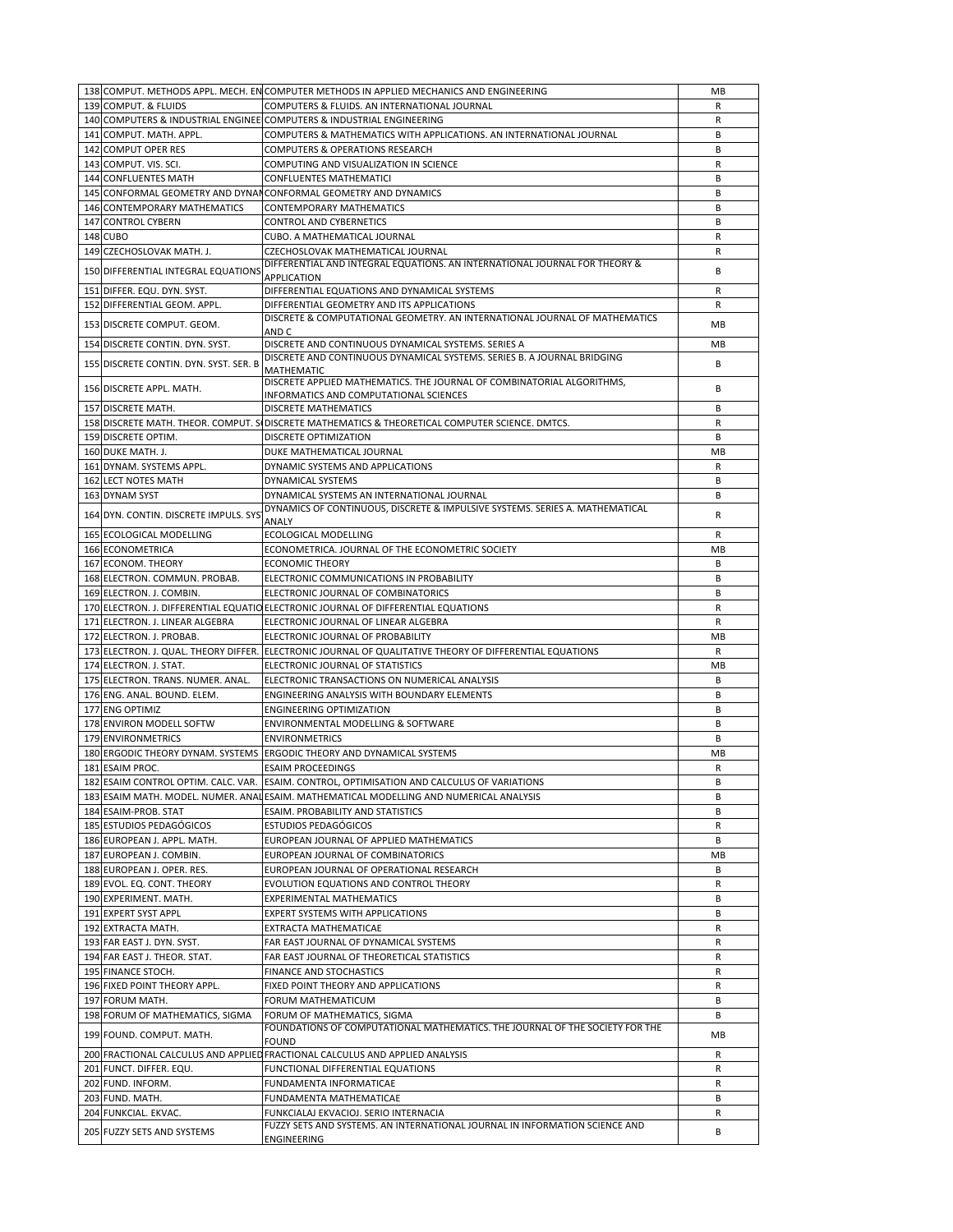| 206 GEN. RELATIVITY GRAVITATION                              | GENERAL RELATIVITY AND GRAVITATION                                                                                | R            |
|--------------------------------------------------------------|-------------------------------------------------------------------------------------------------------------------|--------------|
|                                                              |                                                                                                                   |              |
| 207 GEOM. DEDICATA                                           | <b>GEOMETRIAE DEDICATA</b>                                                                                        | B            |
| 208 GEOM. FUNCT. ANAL.                                       | GEOMETRIC AND FUNCTIONAL ANALYSIS                                                                                 | MB           |
| 209 GEOM. TOPOL.                                             | <b>GEOMETRY &amp; TOPOLOGY</b>                                                                                    | МB           |
| 210 GEORGIAN MATH. J.                                        | GEORGIAN MATHEMATICAL JOURNAL                                                                                     | R            |
|                                                              | <b>GLASGOW MATHEMATICAL JOURNAL</b>                                                                               |              |
| 211 GLASG. MATH. J.                                          |                                                                                                                   | R            |
| 212 GRAPHS COMBIN.                                           | <b>GRAPHS AND COMBINATORICS</b>                                                                                   | R            |
| 213 GROUPS GEOM. DYN.                                        | GROUPS, GEOMETRY, AND DYNAMICS                                                                                    | MB           |
| 214 HACET. J. MATH. STAT.                                    | HACETTEPE JOURNAL OF MATHEMATICS AND STATISTICS                                                                   | R            |
|                                                              |                                                                                                                   |              |
| 215 HOUSTON J. MATH.                                         | HOUSTON JOURNAL OF MATHEMATICS                                                                                    | R            |
| 216 IEEE CONTR SYST MAG                                      | IEEE CONTROL SYSTEMS MAGAZINE                                                                                     | В            |
| 217 JEEE T CONTR SYST T                                      | IEEE TRANSACTIONS ON CONTROL SYSTEMS TECHNOLOGY                                                                   | В            |
| 218 IEEE TRANS IND ELECTR                                    | IEEE TRANSACTIONS ON INDUSTRIAL ELECTRONICS                                                                       | В            |
|                                                              |                                                                                                                   |              |
| 219 IEEE TRANS. AUTOMAT. CONTROL                             | IEEE. TRANSACTIONS ON AUTOMATIC CONTROL                                                                           | В            |
| 220 IEEE/ACM T. COMPUT. BI.                                  | IEEE/ACM TRANSACTIONS ON COMPUTATIONAL BIOLOGY AND BIOINFORMATICS (T-CBB)                                         | В            |
| 221 ILLINOIS J. MATH.                                        | ILLINOIS JOURNAL OF MATHEMATICS                                                                                   | В            |
| 222 IMA J. APPL. MATH.                                       | IMA JOURNAL OF APPLIED MATHEMATICS                                                                                | B            |
|                                                              |                                                                                                                   |              |
| 223 IMA J. NUMER. ANAL.                                      | IMA JOURNAL OF NUMERICAL ANALYSIS                                                                                 | MB           |
|                                                              | 224 PROC. INDIAN ACAD. SCI. MATH. SCI. INDIAN ACADEMY OF SCIENCES. PROCEEDINGS. MATHEMATICAL SCIENCES             | R            |
| 225 INDIANA UNIV. MATH. J.                                   | INDIANA UNIVERSITY MATHEMATICS JOURNAL                                                                            | В            |
|                                                              |                                                                                                                   |              |
|                                                              | 226 INFIN. DIMENS. ANAL. QUANTUM PRIINFINITE DIMENSIONAL ANALYSIS, QUANTUM PROBABILITY AND RELATED TOPICS         | R            |
| 227 INFORM. AND COMPUT.                                      | INFORMATION AND COMPUTATION                                                                                       | MB           |
| 228 INFORM. PROCESS. LETT.                                   | <b>INFORMATION PROCESSING LETTERS</b>                                                                             | R            |
| 229 INFORM. SCI.                                             | INFORMATION SCIENCES. AN INTERNATIONAL JOURNAL                                                                    | R            |
|                                                              |                                                                                                                   |              |
|                                                              | 230 INTEGRAL EQUATIONS OPERATOR THINTEGRAL EQUATIONS AND OPERATOR THEORY                                          | В            |
| 231 INT J ALGEBR COMPUT                                      | INTERNATIONAL JOURNAL OF ALGEBRA AND COMPUTATION                                                                  | B            |
|                                                              | 232 INTERNAT. J. NUMER. METHODS ENGINTERNATIONAL JOURNAL FOR NUMERICAL METHODS IN ENGINEERING                     | В            |
|                                                              |                                                                                                                   | R            |
|                                                              | 233 INTERNAT. J. NUMER. METHODS FLUI INTERNATIONAL JOURNAL FOR NUMERICAL METHODS IN FLUIDS                        |              |
| 234 INTERNAT. J. BIFUR. CHAOS APPL. SCI                      | INTERNATIONAL JOURNAL OF BIFURCATION AND CHAOS IN APPLIED SCIENCES AND                                            | R            |
|                                                              | ENGINEERING                                                                                                       |              |
| 235 INT J CONTROL                                            | INTERNATIONAL JOURNAL OF CONTROL                                                                                  | R            |
| 236 INT. J. EVOL. EQU.                                       | INTERNATIONAL JOURNAL OF EVOLUTION EQUATIONS                                                                      | R            |
|                                                              |                                                                                                                   |              |
| 237 INTERNAT. J. GAME THEORY                                 | INTERNATIONAL JOURNAL OF GAME THEORY                                                                              | В            |
|                                                              | 238 INT. J. GEOM. METH. MODERN PHYS. INTERNATIONAL JOURNAL OF GEOMETRIC METHODS MODERN PHYSICS                    | R            |
|                                                              | 239 INT. J. MATH. GAME THEORY ALGEBRINTERNATIONAL JOURNAL OF MATHEMATICS, GAME THEORY, AND ALGEBRA                | R            |
| 240 INT. J. MOD. OPTIM.                                      | INTERNATIONAL JOURNAL OF MODELING AND OPTIMIZATION                                                                | R            |
|                                                              |                                                                                                                   |              |
| 241 INT. J. NUMBER THEORY                                    | INTERNATIONAL JOURNAL OF NUMBER THEORY                                                                            | В            |
| 242 INT. J. NUMER. ANAL. MODEL.                              | INTERNATIONAL JOURNAL OF NUMERICAL ANALYSIS AND MODELING                                                          | R            |
| 243 INT. J. OPT.                                             | INTERNATIONAL JOURNAL OF OPTIMIZATION: THEORY, METHODS, APPLICATIONS INTEGRACION                                  | R            |
| 244 INTERNAT. J. QUANTUM CHEM.                               | INTERNATIONAL JOURNAL OF QUANTUM CHEMISTRY                                                                        | R            |
|                                                              |                                                                                                                   |              |
| 245 INT J ROBUST NONLIN                                      | INTERNATIONAL JOURNAL OF ROBUST AND NONLINEAR CONTROL                                                             | В            |
| 246 INTERNAT. J. THEORET. PHYS.                              | INTERNATIONAL JOURNAL OF THEORETICAL PHYSICS                                                                      | $\mathsf{R}$ |
|                                                              | 247 INTERNAT. J. UNCERTAIN. FUZZINESS INTERNATIONAL JOURNAL OF UNCERTAINTY, FUZZINESS AND KNOWLEDGE-BASED SYSTEMS | R            |
|                                                              | INTERNATIONAL MATHEMATICS RESEARCH NOTICES                                                                        |              |
| 248 INTERNAT. MATH. RES. NOTICES                             |                                                                                                                   |              |
|                                                              |                                                                                                                   | MB           |
| 249 INT. STAT. REV.                                          | INTERNATIONAL STATISTICAL REVIEW                                                                                  | В            |
| 250 INT. TRANS. OP. RES.                                     | INTERNATIONAL TRANSACTIONS IN OPERATIONAL RESEARCH                                                                | $\mathsf{R}$ |
|                                                              |                                                                                                                   |              |
| 251 INVENT. MATH.                                            | INVENTIONES MATHEMATICAE                                                                                          | MB           |
| 252 INV. PROBL. IMAGING                                      | INVERSE PROBLEMS AND IMAGING                                                                                      | B            |
| 253 INVERSE PROBL SCI EN                                     | INVERSE PROBLEMS IN SCIENCE AND ENGINEERING                                                                       | в            |
|                                                              | INVERSE PROBLEMS. AN INTERNATIONAL JOURNAL ON THE THEORY AND PRACTICE OF INVERSE                                  |              |
| <b>254 INVERSE PROBLEMS</b>                                  | PRO                                                                                                               | MВ           |
|                                                              |                                                                                                                   |              |
| 255 ISRAEL J. MATH.                                          | ISRAEL JOURNAL OF MATHEMATICS                                                                                     | MB           |
| 256 J. ANAL. MATH.                                           | JOURNAL D'ANALYSE MATHÉMATIQUE                                                                                    | MВ           |
| 257 J. SOC. FRANCAISE STAT.                                  | JOURNAL DE LA SOCIETE FRANCAISE DE STATISTIQUE                                                                    | R            |
| 258 J. MATH. PURES APPL. (9)                                 | JOURNAL DE MATHÉMATIQUES PURES ET APPLIQUÉES. NEUVIÈME SÉRIE                                                      | MВ           |
|                                                              |                                                                                                                   |              |
| 259 J. REINE ANGEW. MATH.                                    | JOURNAL FÜR DIE REINE UND ANGEWANDTE MATHEMATIK. [CRELLE'S JOURNAL]                                               | MB           |
| 260 J. AGRIC. BIOL. ENVIR. S.                                | JOURNAL OF AGRICULTURAL BIOLOGICAL AND ENVIRONMENTAL STATISTICS                                                   | R            |
| 261 J. ALGEBRA                                               | JOURNAL OF ALGEBRA                                                                                                | MB           |
| 262 J. ALGEBRA APPL.                                         | JOURNAL OF ALGEBRA AND ITS APPLICATIONS                                                                           | B            |
|                                                              |                                                                                                                   |              |
| 263 J. ALGEBRAIC COMBIN.                                     | JOURNAL OF ALGEBRAIC COMBINATORICS. AN INTERNATIONAL JOURNAL                                                      | В            |
| 264 J. ALGEBRAIC GEOM.                                       | JOURNAL OF ALGEBRAIC GEOMETRY                                                                                     | MB           |
| 265 J. APPL. PROBAB.                                         | JOURNAL OF APPLIED PROBABILITY                                                                                    | В            |
| 266 J APPL PROBAB. STAT                                      | JOURNAL OF APPLIED PROBABILITY AND STATISTICS                                                                     | R            |
|                                                              |                                                                                                                   |              |
| 267 J. APPL. STAT.                                           | JOURNAL OF APPLIED STATISTICS                                                                                     | R            |
| 268 J. APPROX. THEORY                                        | JOURNAL OF APPROXIMATION THEORY                                                                                   | В            |
| 269 JOURNAL OF CHEMOMETRICS                                  | JOURNAL OF CHEMOMETRICS                                                                                           | В            |
|                                                              |                                                                                                                   | B            |
| 270 J. COMB. OPTIM.                                          | JOURNAL OF COMBINATORIAL OPTIMIZATION                                                                             |              |
| 271 J. COMBIN. THEORY SER. A                                 | JOURNAL OF COMBINATORIAL THEORY. SERIES A                                                                         | MВ           |
| 272 J. COMBIN. THEORY SER. B                                 | JOURNAL OF COMBINATORIAL THEORY. SERIES B                                                                         | MB           |
| 273 J. COMPLEXITY                                            | JOURNAL OF COMPLEXITY                                                                                             | R            |
|                                                              |                                                                                                                   |              |
| 274 J. COMPUT. ACOUST.                                       | JOURNAL OF COMPUTATIONAL ACOUSTICS                                                                                | R            |
| 275 J. COMPUT. APPL. MATH.<br>276 J. COMPUT. GRAPH. STATIST. | JOURNAL OF COMPUTATIONAL AND APPLIED MATHEMATICS<br>JOURNAL OF COMPUTATIONAL AND GRAPHICAL STATISTICS             | В<br>MB      |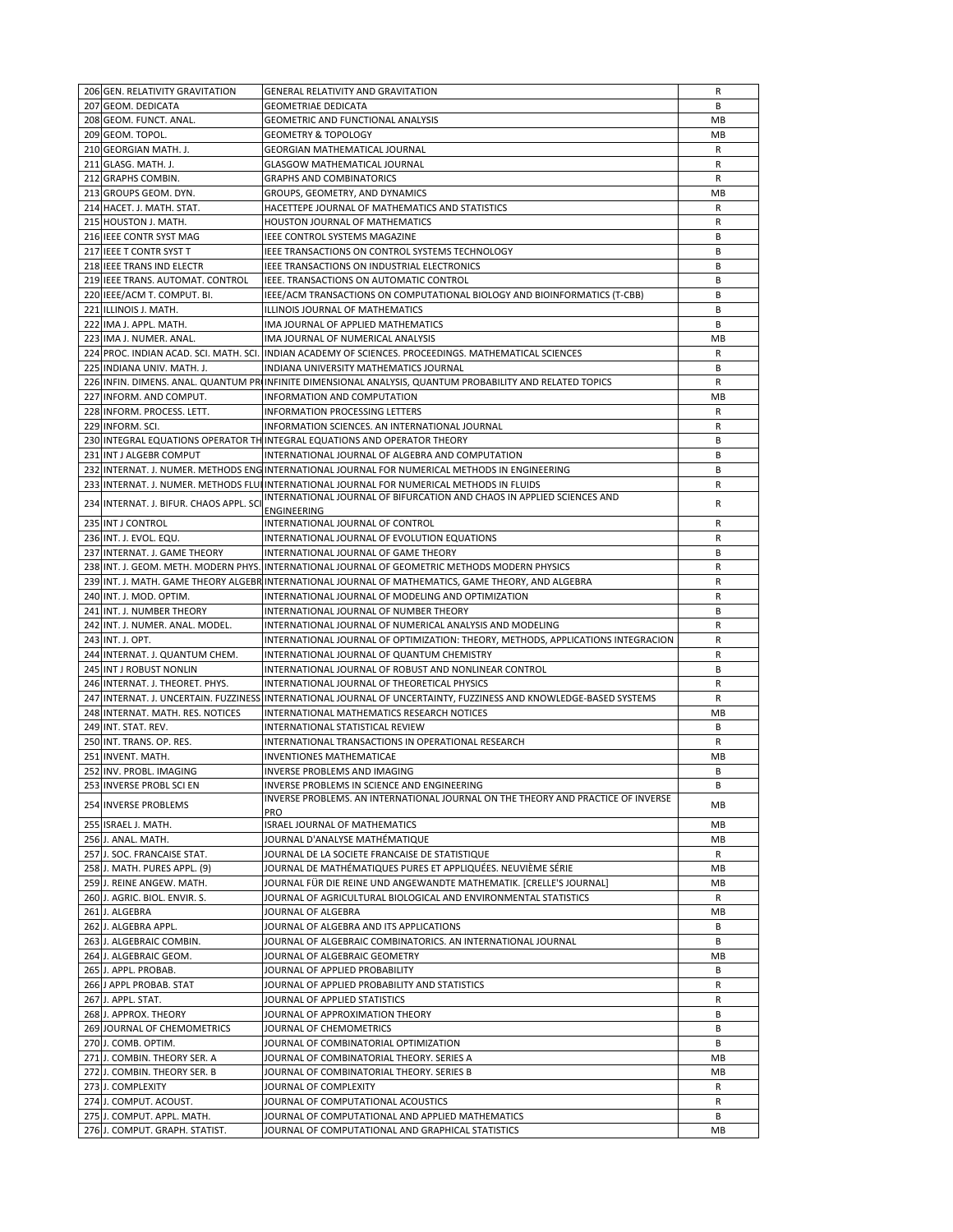| 277 J. COMPUT. PHYS.                     | JOURNAL OF COMPUTATIONAL PHYSICS                                                                                    | В         |
|------------------------------------------|---------------------------------------------------------------------------------------------------------------------|-----------|
| 278 J. COMPUT. SYSTEM SCI.               | JOURNAL OF COMPUTER AND SYSTEM SCIENCES                                                                             | MВ        |
| 279 J. CONTEMP. MATH. ANAL.              | JOURNAL OF CONTEMPORARY MATHEMATICAL ANALYSIS                                                                       | В         |
|                                          |                                                                                                                     |           |
| 280 J. CONVEX ANAL.                      | JOURNAL OF CONVEX ANALYSIS                                                                                          | B         |
| 281 J. DATA. SCI.                        | JOURNAL OF DATA SCIENCE                                                                                             | R         |
| 282 J. DIFFERENCE EQU. APPL.             | JOURNAL OF DIFFERENCE EQUATIONS AND APPLICATIONS                                                                    | R         |
| 283 J. DIFFERENTIAL EQUATIONS            | JOURNAL OF DIFFERENTIAL EQUATIONS                                                                                   | MB        |
| 284 J. DIFFERENTIAL GEOM.                | JOURNAL OF DIFFERENTIAL GEOMETRY                                                                                    | MB        |
| 285 J. DISCRETE ALGORITHMS               | JOURNAL OF DISCRETE ALGORITHMS                                                                                      | R         |
| 286 J. DYN. CONTROL SYST.                | JOURNAL OF DYNAMICAL AND CONTROL SYSTEMS                                                                            | R         |
|                                          | 287 J. DYNAM. DIFFERENTIAL EQUATIONS JOURNAL OF DYNAMICS AND DIFFERENTIAL EQUATIONS                                 | В         |
| 288 J ECONOMETRICS                       | JOURNAL OF ECONOMETRICS                                                                                             | B         |
| 289 J. ELASTICITY                        | JOURNAL OF ELASTICITY. THE PHYSICAL AND MATHEMATICAL SCIENCE OF SOLIDS                                              | R         |
|                                          |                                                                                                                     |           |
| 290 J. ENGRG. MATH.                      | JOURNAL OF ENGINEERING MATHEMATICS                                                                                  | R         |
| 291 J ENVIRON MANAGE                     | JOURNAL OF ENVIRONMENTAL MANAGEMENT                                                                                 | R         |
| 292 J. EVOL. EQU.                        | JOURNAL OF EVOLUTION EQUATIONS                                                                                      | В         |
| 293 J. FIXED POINT THEORY APPL.          | JOURNAL OF FIXED POINT THEORY AND APPLICATIONS                                                                      | R         |
| 294 J. FORECAST.                         | JOURNAL OF FORECASTING                                                                                              | В         |
|                                          | 295 JOURNAL OF FRACTIONAL CALCULUS JOURNAL OF FRACTIONAL CALCULUS AND APPLICATIONS                                  | R         |
| 296 J. FUNCT. ANAL.                      | JOURNAL OF FUNCTIONAL ANALYSIS                                                                                      | МB        |
| 297 J. GEOM. ANAL.                       | JOURNAL OF GEOMETRIC ANALYSIS                                                                                       | MB        |
|                                          | 298 JOURNAL OF GEOMETRIC MECHANIC JOURNAL OF GEOMETRIC MECHANIC                                                     | R         |
| 299 J. GEOM. PHYSICS                     | JOURNAL OF GEOMETRY AND PHYSICS                                                                                     | R         |
|                                          | JOURNAL OF GLOBAL OPTIMIZATION. AN INTERNATIONAL JOURNAL DEALING WITH                                               |           |
| 300 J. GLOBAL OPTIM.                     | THEORETICAL AND                                                                                                     | B         |
| 301 J. GRAPH THEORY                      | JOURNAL OF GRAPH THEORY                                                                                             | МB        |
| 302 J. GROUP THEORY                      |                                                                                                                     |           |
|                                          | JOURNAL OF GROUP THEORY                                                                                             | В         |
| 303 J IND MAN OPTIM                      | JOURNAL OF INDUSTRIAL AND MANAGEMENT OPTIMIZATION                                                                   | В         |
| 304 J. INEQUAL. APPL.                    | JOURNAL OF INEQUALITIES AND APPLICATIONS                                                                            | R         |
| 305 J. INTEGRAL EQUATIONS APPL.          | JOURNAL OF INTEGRAL EQUATIONS AND APPLICATIONS                                                                      | В         |
| 306 J. INVERSE ILL-POSED PROBL.          | JOURNAL OF INVERSE AND ILL-POSED PROBLEMS                                                                           | B         |
| 307 J. KNOT THEORY RAMIFICATIONS         | JOURNAL OF KNOT THEORY AND ITS RAMIFICATIONS                                                                        | B         |
| 308 J. LIE THEORY                        | JOURNAL OF LIE THEORY                                                                                               | B         |
| 309 J. MACH. LEARN. RES.                 | JOURNAL OF MACHINE LEARNING RESEARCH (JMLR)                                                                         | B         |
| 310 J. MATH. ANAL. APPL.                 | JOURNAL OF MATHEMATICAL ANALYSIS AND APPLICATIONS                                                                   | В         |
| 311 J. MATH. BIOL.                       | JOURNAL OF MATHEMATICAL BIOLOGY                                                                                     | MВ        |
| 312 J. MATH. PHYS.                       | JOURNAL OF MATHEMATICAL PHYSICS                                                                                     | B         |
| 313 J MATH STAT                          | JOURNAL OF MATHEMATICS AND STATISTICS                                                                               | R         |
| 314 J. MOD. DYN.                         | JOURNAL OF MODERN DYNAMICS                                                                                          | MB        |
| 315 J MULTIVARIATE ANAL                  | JOURNAL OF MULTIVARIATE ANALYSIS                                                                                    | MB        |
| 316 J. NONLINEAR CONVEX ANAL.            | JOURNAL OF NONLINEAR AND CONVEX ANALYSIS. AN INTERNATIONAL JOURNAL                                                  | B         |
| 317 J. NONLINEAR MATH. PHYS.             | JOURNAL OF NONLINEAR MATHEMATICAL PHYSICS                                                                           | B         |
| 318 J. NONLINEAR SCI.                    | JOURNAL OF NONLINEAR SCIENCE                                                                                        | B         |
|                                          |                                                                                                                     |           |
| 319 J NONPARAMETR STAT                   | JOURNAL OF NONPARAMETRIC STATISTICS                                                                                 | В         |
| 320 J. NUMBER THEORY                     | JOURNAL OF NUMBER THEORY                                                                                            | МB        |
| 321 J. OPERATOR THEORY                   | JOURNAL OF OPERATOR THEORY                                                                                          | B         |
| 322 J. OPTIM. THEORY APPL.               | JOURNAL OF OPTIMIZATION THEORY AND APPLICATIONS                                                                     | МB        |
| 323 J. PARTIAL DIFFER. EQU.              | JOURNAL OF PARTIAL DIFFERENTIAL EQUATIONS                                                                           | R         |
| 324 J. PHYS. A                           | JOURNAL OF PHYSICS. A. MATHEMATICAL AND THEORETICAL                                                                 | B         |
| 325 J. PURE APPL. ALGEBRA                | JOURNAL OF PURE AND APPLIED ALGEBRA                                                                                 | MB        |
| 326 J. SCI. COMPUT.                      | JOURNAL OF SCIENTIFIC COMPUTING                                                                                     | B         |
| 327 J. SOUND VIBRATION                   | JOURNAL OF SOUND AND VIBRATION                                                                                      | R         |
| 328 J. SPECTR. THEORY                    | JOURNAL OF SPECTRAL THEORY                                                                                          | В         |
| 329 J. STAT. COMPUT. SIMUL.              | JOURNAL OF STATISTICAL COMPUTATION AND SIMULATION                                                                   | В         |
| 330 J. STAT. MECH. THEOR. EXP            | JOURNAL OF STATISTICAL MECHANICS-THEORY AND EXPERIMENT                                                              | R         |
| 331 J. STATIST. PHYS.                    | JOURNAL OF STATISTICAL PHYSICS                                                                                      | В         |
|                                          |                                                                                                                     |           |
| 332 J STAT PLAN INFER                    | JOURNAL OF STATISTICAL PLANNING AND INFERENCE                                                                       | В         |
| 333 J STAT SOFTW                         | JOURNAL OF STATISTICAL SOFTWARE                                                                                     | B         |
| 334 J. STAT. THEOR. APPL.                | JOURNAL OF STATISTICAL THEORY AND APPLICATION                                                                       | R         |
| 335 J. SYMBOLIC LOGIC                    | JOURNAL OF SYMBOLIC LOGIC                                                                                           | B         |
| 336 J. ACM                               | JOURNAL OF THE ACM                                                                                                  | MВ        |
| 337 J. AMER. MATH. SOC.                  | JOURNAL OF THE AMERICAN MATHEMATICAL SOCIETY                                                                        | MВ        |
| 338 J. AMER. STATIST. ASSOC.             | JOURNAL OF THE AMERICAN STATISTICAL ASSOCIATION                                                                     | MВ        |
| 339 J. EUR. MATH. SOC. (JEMS)            | JOURNAL OF THE EUROPEAN MATHEMATICAL SOCIETY (JEMS)                                                                 | <b>MB</b> |
| 340 J. INST. MATH. JUSSIEU               | JOURNAL OF THE INSTITUTE OF MATHEMATICS OF JUSSIEU. JIMJ. JOURNAL DE L'INSTITUT DE                                  | R         |
|                                          | MATHÉ                                                                                                               |           |
| 341 J. KOREAN STATIST. SOC.              | JOURNAL OF THE KOREAN STATISTICAL SOCIETY                                                                           | R         |
| 342 J. LOND. MATH. SOC. (2)              | JOURNAL OF THE LONDON MATHEMATICAL SOCIETY. SECOND SERIES                                                           | MB        |
| 343 J. MATH. SOC. JAPAN                  | JOURNAL OF THE MATHEMATICAL SOCIETY OF JAPAN                                                                        | В         |
| 344 J OPER RES SOC                       | JOURNAL OF THE OPERATIONAL RESEARCH SOCIETY                                                                         | B         |
| 345 J. ROY. STATIST. SOC. SER. A         | JOURNAL OF THE ROYAL STATISTICAL SOCIETY. SERIES A. STATISTICS IN SOCIETY                                           | В         |
|                                          | 346 J. R. STAT. SOC. SER. B STAT. METHOLJOURNAL OF THE ROYAL STATISTICAL SOCIETY. SERIES B. STATISTICAL METHODOLOGY | MB        |
| 347 J. R. STAT. SOC. SER. C. APPL. STAT. | JOURNAL OF THE ROYAL STATISTICAL SOCIETY. SERIES C. APPLIED STATISTICS                                              | B         |
|                                          |                                                                                                                     |           |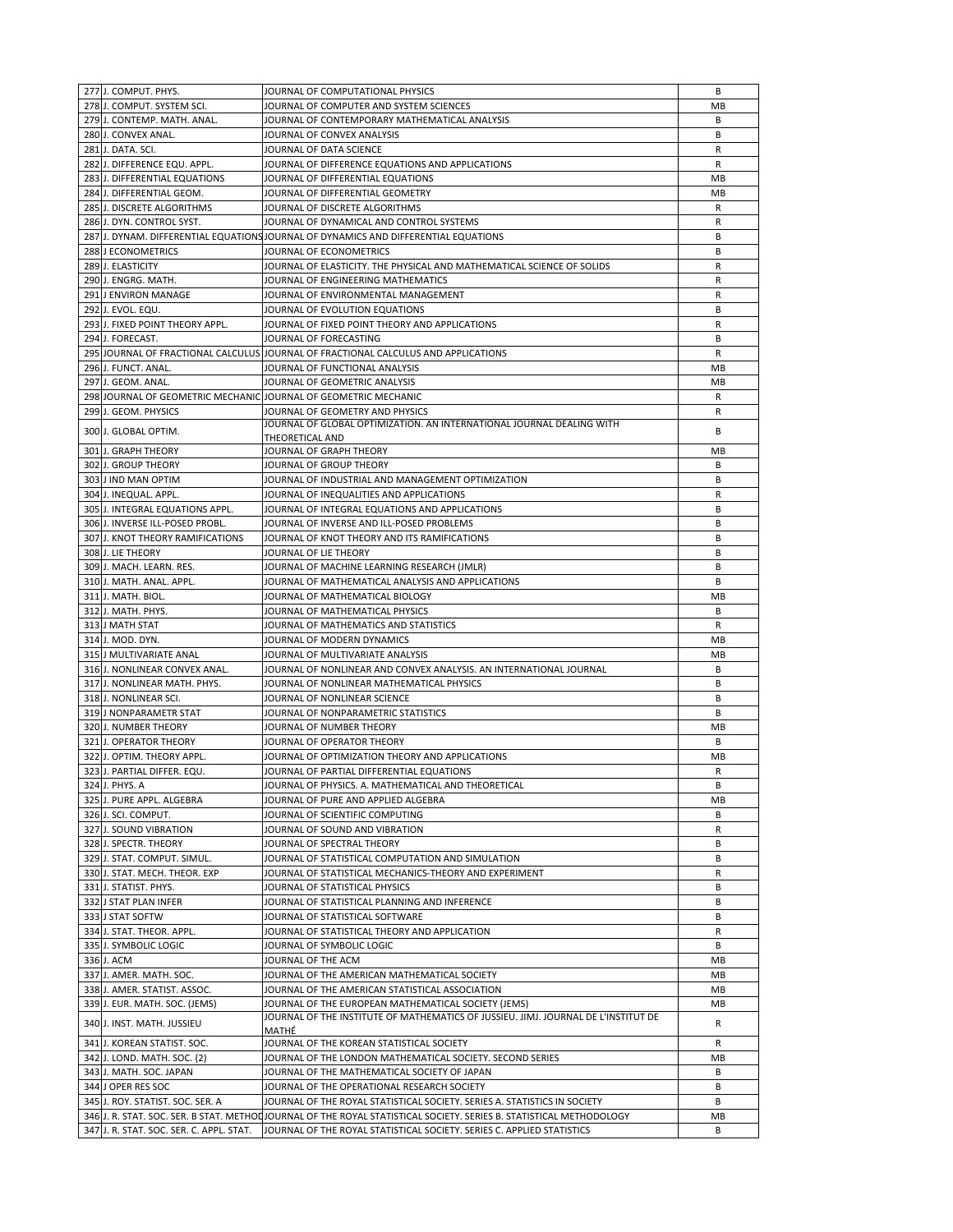| 348 J. THEORET. BIOL.                | JOURNAL OF THEORETICAL BIOLOGY                                                                      | В         |
|--------------------------------------|-----------------------------------------------------------------------------------------------------|-----------|
| 349 J. THEORET. PROBAB.              | JOURNAL OF THEORETICAL PROBABILITY                                                                  | B         |
| 350 J. TIME SERIES ANAL.             | JOURNAL OF TIME SERIES ANALYSIS                                                                     | В         |
|                                      |                                                                                                     |           |
| 351 J. TOPOL.                        | JOURNAL OF TOPOLOGY                                                                                 | MB        |
| 352 J. TOPOL. ANAL.                  | JOURNAL OF TOPOLOGY AND ANALYSIS                                                                    | В         |
|                                      | KONINKLIJKE NEDERLANDSE AKADEMIE VAN WETENSCHAPPEN. INDAGATIONES                                    |           |
| 353 INDAG. MATH. (N.S.)              |                                                                                                     | B         |
|                                      | MATHEMATICAE                                                                                        |           |
| 354 KYBERNETIKA (PRAGUE)             | KYBERNETIKA                                                                                         | R         |
|                                      | LA MATEMATICA NELLA SOCIETÀ E NELLA CULTURA. RIVISTA DELLA UNIONE MATEMATICA                        |           |
| 355 MAT. SOC. CULT. RIV. UNIONE MAT. | ITALIANA                                                                                            | R         |
| 356 ENSEIGN. MATH. (2)               | L'ENSEIGNEMENT MATHÉMATIQUE. REVUE INTERNATIONALE. 2E SÉRIE                                         | В         |
|                                      |                                                                                                     |           |
| 357 LETT. MATH. PHYS.                | LETTERS IN MATHEMATICAL PHYSICS. A JOURNAL FOR THE RAPID DISSEMINATION OF SHORT                     | B         |
|                                      | <b>CONTR</b>                                                                                        |           |
| 358 LIFETIME DATA ANAL               | LIFETIME DATA ANALYSIS                                                                              | R         |
|                                      |                                                                                                     |           |
| 359 LINEAR ALGEBRA APPL.             | LINEAR ALGEBRA AND ITS APPLICATIONS                                                                 | В         |
| 360 LINEAR MULTILINEAR ALGEBRA       | LINEAR AND MULTILINEAR ALGEBRA                                                                      | В         |
| 361 LOG. J. IGPL                     | LOGIC JOURNAL OF THE IGPL. INTEREST GROUP IN PURE AND APPLIED LOGICS                                | R         |
|                                      |                                                                                                     |           |
| 362 MANUSCRIPTA MATH.                | MANUSCRIPTA MATHEMATICA                                                                             | B         |
|                                      | 363 MARKOV PROCESS. RELATED FIELDS   MARKOV PROCESSES AND RELATED FIELDS                            | R         |
|                                      |                                                                                                     |           |
|                                      | 364 MATCH COMMUN. MATH. COMPUT. MATCH. COMMUNICATIONS IN MATHEMATICAL AND IN COMPUTER CHEMISTRY     | R         |
| 365 MAT. CONTEMP.                    | MATEMÁTICA CONTEMPORÂNEA                                                                            | R         |
| 366 MATH. SCAND.                     | MATHEMATICA SCANDINAVICA                                                                            | B         |
|                                      |                                                                                                     |           |
| 367 MATH. SLOVACA                    | MATHEMATICA SLOVACA                                                                                 | R         |
| 368 MATH. COMPUT. MODELLING          | MATHEMATICAL AND COMPUTER MODELLING                                                                 | R         |
|                                      | MATHEMATICAL AND COMPUTER MODELLING OF DYNAMICAL SYSTEMS. METHODS, TOOLS                            |           |
| 369 MATH. COMPUT. MODEL. DYN. SYST   |                                                                                                     | R         |
|                                      | AND A                                                                                               |           |
| 370 MATH. BIOSCI.                    | MATHEMATICAL BIOSCIENCES                                                                            | В         |
| 371 MATH. CONT. RELATED FIELDS       | MATHEMATICAL CONTROL AND RELATED FIELDS                                                             | R         |
|                                      |                                                                                                     |           |
| 372 MATH. GEOSCI.                    | MATHEMATICAL GEOSCIENCES                                                                            | R         |
| 373 MATH. METHODS APPL. SCI.         | MATHEMATICAL METHODS IN THE APPLIED SCIENCES                                                        | B         |
|                                      |                                                                                                     |           |
| 374 MATH. METHODS OPER. RES.         | MATHEMATICAL METHODS OF OPERATIONS RESEARCH                                                         | В         |
| 375 MATH. METHODS STATIST.           | MATHEMATICAL METHODS OF STATISTICS                                                                  | R         |
| 376 MATH. MODEL. NAT. PHENOM.        | MATHEMATICAL MODELLING OF NATURAL PHENOMENA                                                         | R         |
|                                      |                                                                                                     |           |
|                                      | 377 MATH. MODELS METHODS APPL. SCI. MATHEMATICAL MODELS AND METHODS IN APPLIED SCIENCES             | B         |
| 378 MATH. NOTES                      | <b>MATHEMATICAL NOTES</b>                                                                           | R         |
|                                      | MATHEMATICAL PHYSICS, ANALYSIS AND GEOMETRY. AN INTERNATIONAL JOURNAL DEVOTED                       |           |
| 379 MATH. PHYS. ANAL. GEOM.          |                                                                                                     | В         |
|                                      | TO T<br>MATHEMATICAL POPULATION STUDIES. AN INTERNATIONAL JOURNAL OF MATHEMATICAL                   |           |
| 380 MATH. POPUL. STUD.               |                                                                                                     | R         |
|                                      | <b>DEMOGRA</b>                                                                                      |           |
| 381 MATH. PROBL. ENG.                | MATHEMATICAL PROBLEMS IN ENGINEERING                                                                | R         |
|                                      |                                                                                                     | B         |
|                                      | 382 MATH. PROC. CAMBRIDGE PHILOS. SOMATHEMATICAL PROCEEDINGS OF THE CAMBRIDGE PHILOSOPHICAL SOCIETY |           |
| 383 MATH. PROGRAM.                   | MATHEMATICAL PROGRAMMING SERIES A AND B.                                                            | MB        |
|                                      | MATHEMATICAL PROGRAMMING COMPUTATION. A PUBLICATION OF THE MATHEMATICAL                             |           |
| 384 MATH. PROGRAM. COMP.             | OPTIMIZATION SOCIETY                                                                                | B         |
|                                      |                                                                                                     |           |
| 385 MATH. RES. LETT.                 | MATHEMATICAL RESEARCH LETTERS                                                                       | MВ        |
| 386 MATH, COMP.                      | MATHEMATICS OF COMPUTATION                                                                          | <b>MB</b> |
|                                      | MATHEMATICS OF CONTROL, SIGNALS, AND SYSTEMS                                                        |           |
| 387 MATH. CONTROL SIGNALS SYSTEMS    |                                                                                                     | R         |
| 388 MATH. OPER. RES.                 | MATHEMATICS OF OPERATIONS RESEARCH                                                                  | МB        |
| 389 MATHEMATIKA                      | MATHEMATIKA. A JOURNAL OF PURE AND APPLIED MATHEMATICS                                              | R         |
|                                      |                                                                                                     |           |
| 390 MATH. ANN.                       | <b>MATHEMATISCHE ANNALEN</b>                                                                        | <b>MB</b> |
| 391 MATH. NACHR.                     | MATHEMATISCHE NACHRICHTEN                                                                           | В         |
| 392 MATH. Z.                         | MATHEMATISCHE ZEITSCHRIFT                                                                           | MB        |
|                                      |                                                                                                     |           |
| 393 MECCANICA                        | MECCANICA. INTERNATIONAL JOURNAL OF THEORETICAL AND APPLIED MECHANICS                               | R         |
| 394 MEDITERR. J. MATH.               | MEDITERRANEAN JOURNAL OF MATHEMATICS                                                                | R         |
|                                      | <b>METRON</b>                                                                                       |           |
| 395 METRON                           |                                                                                                     | R         |
| 396 MICHIGAN MATH. J.                | MICHIGAN MATHEMATICAL JOURNAL                                                                       | В         |
| 397 MILAN J. MATH.                   | MILAN JOURNAL OF MATHEMATICS                                                                        | В         |
|                                      |                                                                                                     |           |
| 398 MISKOLC MATH. NOTES              | MISKOLC MATHEMATICAL NOTES. A PUBLICATION OF THE UNIVERSITY OF MISKOLC                              | R         |
| 399 MLQ MATH. LOG. Q.                | MLQ. MATHEMATICAL LOGIC QUARTERLY                                                                   | В         |
| 400 MONATSH. MATH. PHYS.             | MONATSHEFTE FÜR MATHEMATIK UND PHYSIK                                                               | В         |
|                                      |                                                                                                     |           |
| 401 MOSC. MATH. J.                   | MOSCOW MATHEMATICAL JOURNAL                                                                         | MВ        |
| 402 MULTISCALE MODEL. SIMUL.         | MULTISCALE MODELING & SIMULATION. A SIAM INTERDISCIPLINARY JOURNAL                                  | MB        |
|                                      |                                                                                                     | В         |
| 403 NAGOYA MATH. J.                  | NAGOYA MATHEMATICAL JOURNAL                                                                         |           |
| 404 NAT. RESOUR. MODEL.              | NATURAL RESOURCE MODELING                                                                           | R         |
| 405 NETW. HETEROG. MEDIA             | NETWORKS AND HETEROGENEOUS MEDIA                                                                    | В         |
|                                      |                                                                                                     |           |
| 406 NETW. SPAT. ECON.                | NETWORKS AND SPATIAL ECONOMICS                                                                      | R         |
| 407 NETWORKS                         | NETWORKS. AN INTERNATIONAL JOURNAL                                                                  | В         |
|                                      |                                                                                                     |           |
| 408 NEW YORK J. MATH.                | NEW YORK JOURNAL OF MATHEMATICS                                                                     | R         |
|                                      | 409 NODEA NONLINEAR DIFFERENTIAL ECNODEA. NONLINEAR DIFFERENTIAL EQUATIONS AND APPLICATIONS         | В         |
|                                      | NONLINEAR ANALYSIS. REAL WORLD APPLICATIONS. AN INTERNATIONAL MULTIDISCIPLINARY                     |           |
| 410 NONLINEAR ANAL. REAL WORLD APPI  | JOURNAL                                                                                             | В         |
|                                      | NONLINEAR ANALYSIS. THEORY, METHODS & APPLICATIONS. AN INTERNATIONAL                                |           |
| 411 NONLINEAR ANAL.                  |                                                                                                     | В         |
|                                      | MULTIDISCIPLINA                                                                                     |           |
| 412 NONLINEAR DYNAMICS AND SYSTEM    | NONLINEAR DYNAMICS AND SYSTEMS THEORY. AN INTERNATIONAL JOURNAL OF RESEARCH                         | R         |
|                                      | AND S                                                                                               |           |
| 413 NONLINEAR OSCIL. (N.Y.)          | NONLINEAR OSCILLATIONS (NEW YORK)                                                                   | R         |
|                                      |                                                                                                     |           |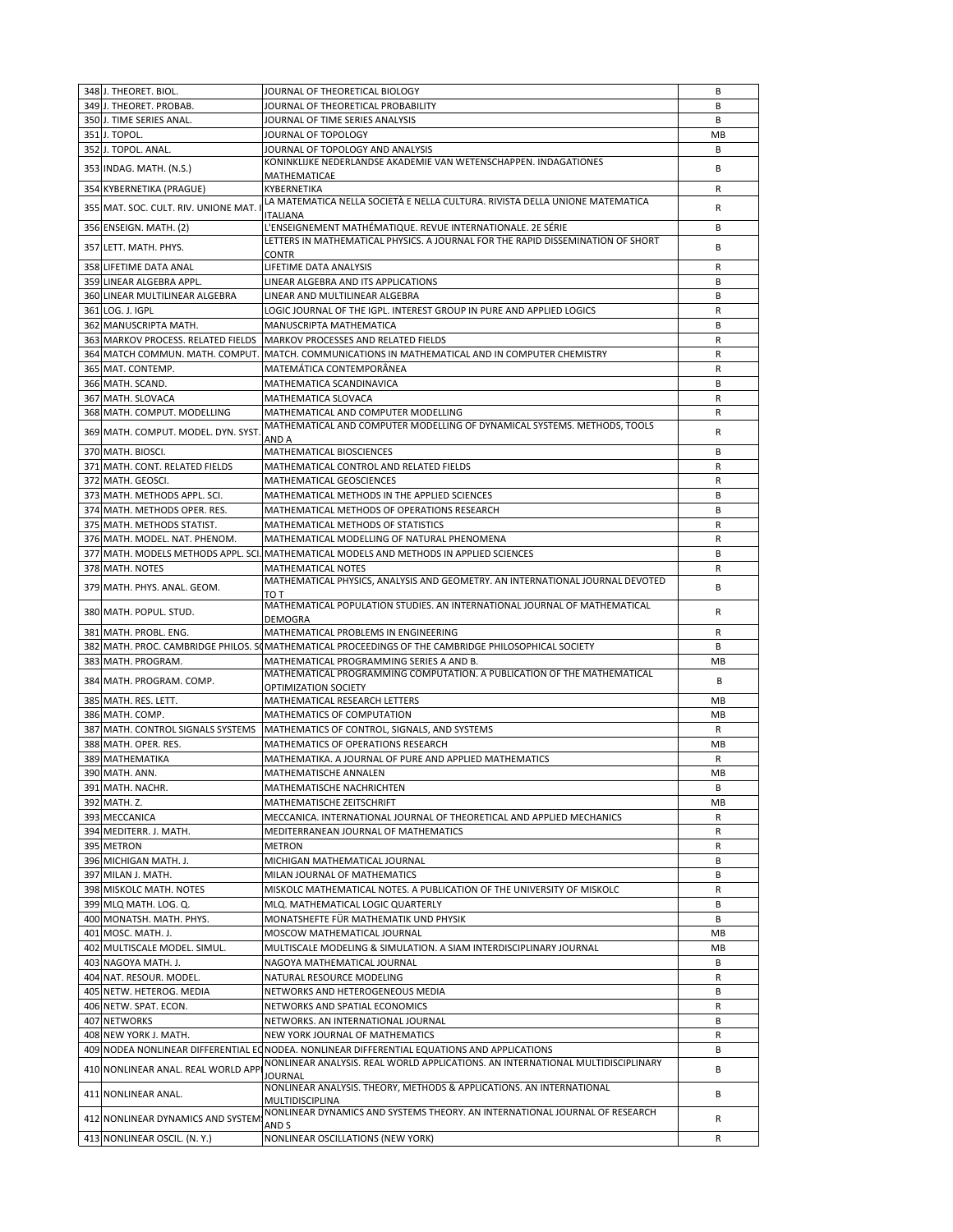|     | 414 NONLINEAR STUD.                              | <b>NONLINEAR STUDIES</b>                                                                                          | R       |
|-----|--------------------------------------------------|-------------------------------------------------------------------------------------------------------------------|---------|
|     | 415 NONLINEARITY                                 | <b>NONLINEARITY</b>                                                                                               | МB      |
|     | 416 N AM ACTUARIAL J                             | NORTH AMERICAN ACTUARIAL JOURNAL                                                                                  | B       |
|     | 417 NUMER ALG. CONTR. OPTIM.                     | NUMERICAL ALGEBRA, CONTROL AND OPTIMIZATION                                                                       | R       |
|     | 418 NUMER. ALGORITHMS                            | NUMERICAL ALGORITHMS                                                                                              | R       |
|     |                                                  |                                                                                                                   |         |
|     | 419 NUMER. FUNCT. ANAL. OPTIM.                   | NUMERICAL FUNCTIONAL ANALYSIS AND OPTIMIZATION. AN INTERNATIONAL JOURNAL                                          | B       |
|     | 420 NUMER. LINEAR ALGEBRA APPL.                  | NUMERICAL LINEAR ALGEBRA WITH APPLICATIONS                                                                        | B       |
|     |                                                  | 421 NUMER. METHODS PARTIAL DIFFEREINUMERICAL METHODS FOR PARTIAL DIFFERENTIAL EQUATIONS. AN INTERNATIONAL JOURNAL | B       |
|     | 422 NUMER. MATH.                                 | NUMERISCHE MATHEMATIK                                                                                             | MB      |
|     |                                                  |                                                                                                                   |         |
|     | 423 OPEN JOURNAL OF STATISTICS                   | OPEN JOURNAL OF STATISTICS                                                                                        | R       |
|     | 424 OPEN SYST. INF. DYN.                         | OPEN SYSTEMS & INFORMATION DYNAMICS                                                                               | B       |
|     | 425 OPERATIONAL RESEARCH                         | <b>OPERATIONAL RESEARCH</b>                                                                                       | R       |
|     | 426 OPER RES                                     | <b>OPERATIONS RESEARCH</b>                                                                                        | B       |
|     | 427 OPER. RES. LETT.                             | <b>OPERATIONS RESEARCH LETTERS</b>                                                                                | В       |
|     |                                                  |                                                                                                                   |         |
|     | 428 OPER. MATRICES                               | OPERATORS AND MATRICES                                                                                            | R       |
|     |                                                  | 429 OPTIMAL CONTROL APPL. METHODS OPTIMAL CONTROL APPLICATIONS & METHODS                                          | R       |
|     | 430 OPTIM ENG                                    | OPTIMIZATION AND ENGINEERING                                                                                      | В       |
|     | 431 OPTIMIZATION LETTERS                         | OPTIMIZATION LETTERS                                                                                              | В       |
|     |                                                  |                                                                                                                   |         |
|     | 432 OPTIM METHOD SOFTW                           | OPTIMIZATION METHODS AND SOFTWARE                                                                                 | В       |
|     | 433 OPTIMIZATION                                 | OPTIMIZATION. A JOURNAL OF MATHEMATICAL PROGRAMMING AND OPERATIONS RESEARCH                                       | B       |
|     |                                                  |                                                                                                                   |         |
|     | 434 OSAKA J MATH                                 | OSAKA JOURNAL OF MATHEMATICS                                                                                      | R       |
|     | 435 PACIFIC J. MATH.                             | PACIFIC JOURNAL OF MATHEMATICS                                                                                    | B       |
|     | 436 PAC J OPTIM                                  | PACIFIC JOURNAL OF OPTIMIZATION                                                                                   | B       |
|     |                                                  |                                                                                                                   |         |
|     | 437 PAKISTAN J. STATIST.                         | PAKISTAN JOURNAL OF STATISTICS                                                                                    | R       |
|     | 438 PAMM                                         | PAMM PROCCEDINGS IN APPLIED MATHEMATICS AND MECHANICS                                                             | R       |
|     | 439 PATTERN RECOGN LETT                          | PATTERN RECOGNITION LETTERS                                                                                       | R       |
|     |                                                  | PERIODICA MATHEMATICA HUNGARICA. JOURNAL OF THE JÁNOS BOLYAI MATHEMATICAL                                         |         |
|     | 440 PERIOD. MATH. HUNGAR.                        | <b>SOCIETY</b>                                                                                                    | R       |
|     | 441 PHARM STAT                                   | PHARMACEUTICAL STATISTICS                                                                                         | R       |
|     |                                                  |                                                                                                                   |         |
|     | 442 PHILOS. TRANS. R. SOC. B BIOL. SCI.          | PHILOSOPHICAL TRANSACTIONS OF THE ROYAL SOCIETY B: BIOLOGICAL SCIENCES                                            | B       |
|     | 443 PHILOS. TRANS. R. SOC. LOND. SER. A          | PHILOSOPHICAL TRANSACTIONS OF THE ROYAL SOCIETY OF LONDON. SERIES A.                                              | B       |
|     |                                                  | MATHEMATICAL, PH                                                                                                  |         |
|     | 444 PHYS. A                                      | PHYSICA A. STATISTICAL MECHANICS AND ITS APPLICATIONS                                                             | R       |
|     | 445 PHYS. REV. E (3)                             | PHYSICAL REVIEW E. STATISTICAL, NONLINEAR, AND SOFT MATTER PHYSICS                                                | R       |
|     | 446 PHYS. REV. LETT.                             | PHYSICAL REVIEW LETTERS                                                                                           | B       |
|     |                                                  |                                                                                                                   |         |
|     |                                                  | 447 PHYSICS IN MEDICINE AND BIOLOGY PHYSICS IN MEDICINE AND BIOLOGY                                               | R       |
|     | 448 PHYS. LETT. A                                | PHYSICS LETTERS. A                                                                                                | R       |
|     | 449 POTENTIAL ANAL.                              | POTENTIAL ANALYSIS. AN INTERNATIONAL JOURNAL DEVOTED TO THE INTERACTIONS BETWEEN                                  | B       |
|     |                                                  | POT                                                                                                               |         |
|     | 450 PROBAB. THEORY RELATED FIELDS                | PROBABILITY THEORY AND RELATED FIELDS                                                                             | MB      |
|     | 451 PROC. AMER. MATH. SOC.                       | PROCEEDINGS OF THE AMERICAN MATHEMATICAL SOCIETY                                                                  | МB      |
|     |                                                  |                                                                                                                   |         |
|     |                                                  | PROC. EDINBURG MAT. SOC.                                                                                          |         |
|     | 452 PROC. EDINBURG MAT. SOC.                     |                                                                                                                   | B       |
|     | 453 PROC. LOND. MATH. SOC. (3)                   | PROCEEDINGS OF THE LONDON MATHEMATICAL SOCIETY. THIRD SERIES                                                      | МB      |
|     |                                                  | 454 PROC. ROY. SOC. EDINBURGH SECT. A PROCEEDINGS OF THE ROYAL SOCIETY OF EDINBURGH. SECTION A. MATHEMATICS       | MB      |
|     |                                                  | PROCEEDINGS OF THE ROYAL SOCIETY OF LONDON. SERIES A. MATHEMATICAL, PHYSICAL AND                                  |         |
|     | 455 PROC. R. SOC. LOND. SER. A MATH. P           |                                                                                                                   | R       |
|     | 456 PROYECCIONES                                 | ΕN<br>PROYECCIONES. JOURNAL OF MATHEMATICS                                                                        | R       |
|     |                                                  |                                                                                                                   |         |
|     | 457 PSYCHOMETRIKA                                | <b>PSYCHOMETRIKA</b>                                                                                              | B       |
|     |                                                  | 458 PUBL. MATH. INST. HAUTES ÉTUDES SPUBLICATIONS MATHÉMATIQUES. INSTITUT DE HAUTES ÉTUDES SCIENTIFIQUES          | MВ      |
|     | 459 PUBL. RES. INST. MATH. SCI.                  | PUBLICATIONS OF THE RESEARCH INSTITUTE FOR MATHEMATICAL SCIENCE                                                   | В       |
|     | 460 PURE APPL. MATH. Q.                          | PURE AND APPLIED MATHEMATICS QUARTERLY                                                                            | В       |
|     |                                                  |                                                                                                                   |         |
|     | 461 QUAL. THEORY DYN. SYST.                      | QUALITATIVE THEORY OF DYNAMICAL SYSTEMS                                                                           | R       |
|     | 462 QUART. APPL. MATH.                           | QUARTERLY OF APPLIED MATHEMATICS                                                                                  | R       |
|     | 463 RAMANUJAN J.                                 | RAMANUJAN JOURNAL. AN INTERNATIONAL JOURNAL DEVOTED TO THE AREAS OF                                               | R       |
|     |                                                  | <b>MATHEMATICS IN</b>                                                                                             |         |
|     | 464 RANDOM OPER. STOCH. EQU.                     | RANDOM OPERATORS AND STOCHASTIC EQUATIONS                                                                         | R       |
|     |                                                  | 465 RANDOM STRUCTURES ALGORITHMS RANDOM STRUCTURES & ALGORITHMS                                                   | MВ      |
|     | 466 REGUL. CHAOTIC DYN.                          | REGULAR AND CHAOTIC DYNAMICS. INTERNATIONAL SCIENTIFIC JOURNAL                                                    | R       |
|     |                                                  |                                                                                                                   |         |
|     | 467 REND. CIRC. MAT. PALERMO (2)                 | RENDICONTI DEL CIRCOLO MATEMATICO DI PALERMO. SECOND SERIES                                                       | R       |
|     | 468 REND. SEMIN. MAT. UNIV. PADOVA               | RENDICONTI DEL SEMINARIO MATEMATICO DELLA UNIVERSITÀ DI PADOVA                                                    | R       |
|     |                                                  | 469 REND. SEMIN. MAT. UNIV. POLITEC. TRENDICONTI DEL SEMINARIO MATEMATICO. UNIVERSITÀ E POLITECNICO TORINO        | R       |
|     |                                                  | RENDICONTI DELL'ISTITUTO DI MATEMATICA DELL'UNIVERSITÀ DI TRIESTE. AN INTERNATIONAL                               |         |
|     | 470 REND. ISTIT. MAT. UNIV. TRIESTE              | JOUR                                                                                                              | R       |
|     | 471 REP. MATH. PHYS.                             | REPORTS ON MATHEMATICAL PHYSICS                                                                                   | R       |
|     |                                                  |                                                                                                                   | MВ      |
|     | 472 REP. THEORY                                  | REPRESENTATION THEORY                                                                                             |         |
|     | 473 RESULTS IN MATHEMATICS                       | <b>RESULTS IN MATHEMATICS</b>                                                                                     | R       |
|     | 474 REV. MATH. PHYS.                             | REVIEWS IN MATHEMATICAL PHYSICS. A JOURNAL FOR BOTH REVIEW AND ORIGINAL RESEARCH                                  | В       |
|     |                                                  | PA                                                                                                                |         |
|     | 475 REV. COLOMBIANA ESTADIST.                    | REVISTA COLOMBIANA DE ESTADÍSTICA                                                                                 | R       |
|     | REV. R. ACAD. CIENC. EXACTAS FIS.                |                                                                                                                   |         |
| 476 | NAT. SER. A                                      | REVISTA DE LA REAL ACADEMIA DE CIENCIAS EXACTAS, FÍSICAS Y NATURALES. SERIE A. MATEMA                             | R       |
|     | 477 INTEGRACION                                  | REVISTA INTEGRACION                                                                                               | R       |
|     |                                                  |                                                                                                                   |         |
|     | 478 REV. MAT. COMPLUT.<br>479 REV. MAT. IBEROAM. | REVISTA MATEMÁTICA COMPLUTENSE<br>REVISTA MATEMÁTICA IBEROAMERICANA                                               | R<br>MВ |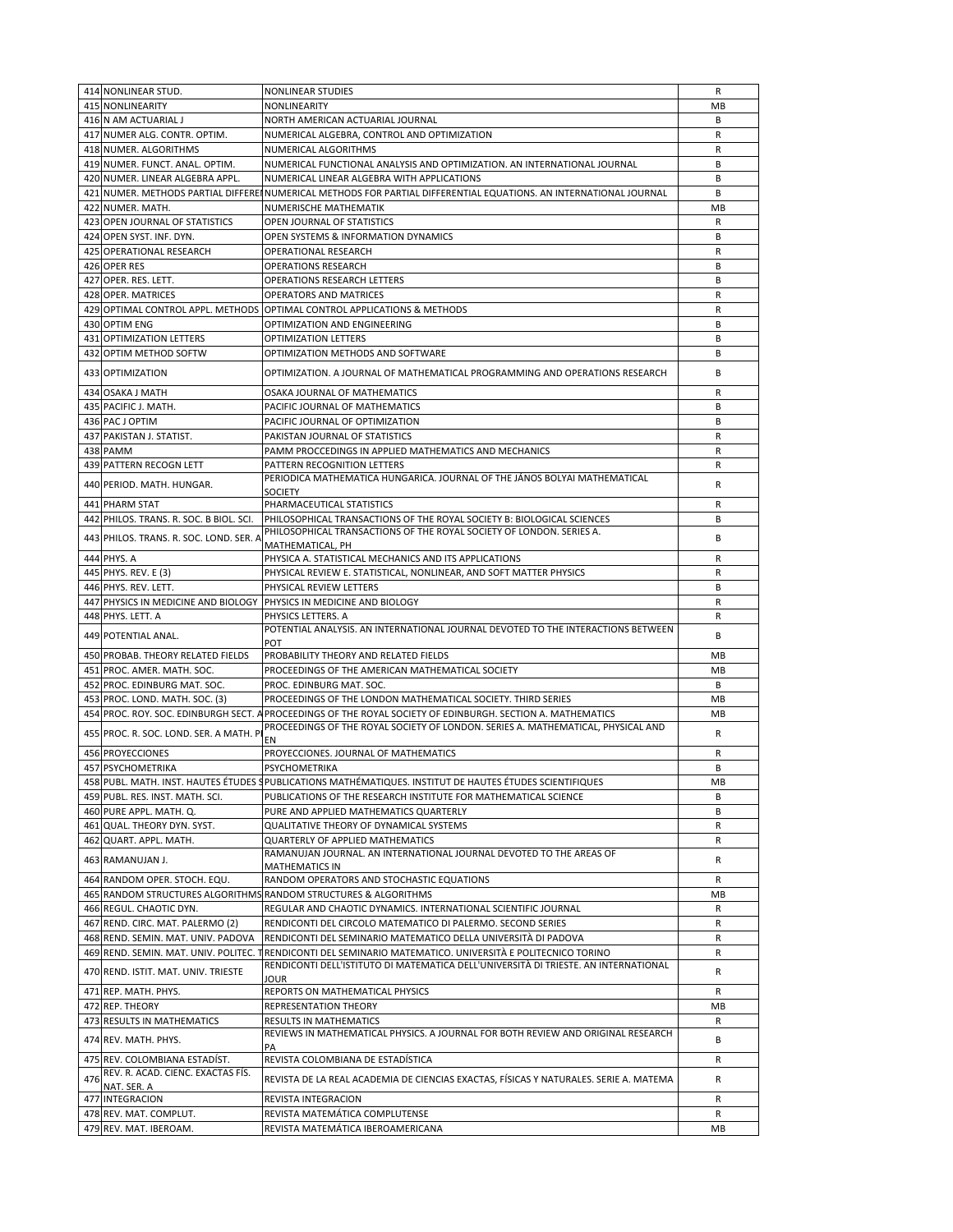| 480 REVSTAT                           | REVSTAT STATISTICAL JOURNAL                                                                              | В            |
|---------------------------------------|----------------------------------------------------------------------------------------------------------|--------------|
| 481 ALGEBRA I ANALIZ                  | ROSSIISKAYA AKADEMIYA NAUK. ALGEBRA I ANALIZ                                                             | B            |
| 482 SANKHYA                           | SANKHYA-THE INDIAN JOURNAL OF STATISTICS, SERIES A & B                                                   | R            |
| 483 SCAND J STAT                      | SCANDINAVIAN JOURNAL OF STATISTICS                                                                       | MB           |
|                                       |                                                                                                          |              |
| 484 SCI. SER. A MATH. SCI. (N.S.)     | SCIENTIA. SERIES A. MATHEMATICAL SCIENCES. NEW SERIES                                                    | R            |
| 485 SELECTA MATH. (N.S.)              | SELECTA MATHEMATICA. NEW SERIES                                                                          | MB           |
| 486 SEMIGROUP FORUM                   | <b>SEMIGROUP FORUM</b>                                                                                   | B            |
| 487 SERDICA MATH. J.                  | SERDICA. MATHEMATICAL JOURNAL. SERDIKA. MATEMATICHESKO SPISANIE                                          | R            |
| 488 SET-VALUED ANAL.                  | SET-VALUED AND VARIATIONAL ANALYSIS                                                                      | B            |
|                                       |                                                                                                          |              |
| 489 SIAM J. APPL. DYN. SYST.          | SIAM JOURNAL ON APPLIED DYNAMICAL SYSTEMS                                                                | МB           |
| 490 SIAM J. APPL. MATH.               | SIAM JOURNAL ON APPLIED MATHEMATICS                                                                      | МB           |
| 491 SIAM J. COMPUT.                   | SIAM JOURNAL ON COMPUTING                                                                                | MB           |
| 492 SIAM J. CONTROL OPTIM.            | SIAM JOURNAL ON CONTROL AND OPTIMIZATION                                                                 | MB           |
| 493 SIAM J. DISCRETE MATH.            | SIAM JOURNAL ON DISCRETE MATHEMATICS                                                                     | МB           |
|                                       | SIAM JOURNAL ON FINANCIAL MATHEMATICS                                                                    | B            |
| 494 SIAM J. FINANCIAL MATH.           |                                                                                                          |              |
| 495 SIAM J. IMAGING SCI.              | SIAM JOURNAL ON IMAGING SCIENCES                                                                         | B            |
| 496 SIAM J. MATH. ANAL.               | SIAM JOURNAL ON MATHEMATICAL ANALYSIS                                                                    | МB           |
| 497 SIAM J. MATRIX ANAL APPL.         | SIAM JOURNAL ON MATRIX ANALYSIS AND APPLICATIONS                                                         | МB           |
| 498 SIAM J. NUMER. ANAL.              | SIAM JOURNAL ON NUMERICAL ANALYSIS                                                                       | MB           |
|                                       |                                                                                                          |              |
| 499 SIAM J. OPTIM.                    | SIAM JOURNAL ON OPTIMIZATION                                                                             | MB           |
| 500 SIAM J. SCI. COMPUT.              | SIAM JOURNAL ON SCIENTIFIC COMPUTING                                                                     | MB           |
| 501 SIAM REV.                         | SIAM REVIEW                                                                                              | MB           |
| 502 SIAM/ASA J. UNCERTAIN. QUANTIF.   | SIAM/ASA JOURNAL ON UNCERTAINTY QUANTIFICATION                                                           | B            |
|                                       | 503 SIGMA SYMMETRY INTEGRABILITY GESIGMA. SYMMETRY, INTEGRABILITY AND GEOMETRY. METHODS AND APPLICATIONS | R            |
|                                       |                                                                                                          |              |
| 504 BOL. SOC. MAT. MEXICANA (3)       | SOCIEDAD MATEMÁTICA MEXICANA. BOLETÍN. TERCERA SERIE                                                     | R            |
| 505 SORT                              | SORT. STATISTICS AND OPERATIONS RESEARCH TRANSACTIONS                                                    | R            |
| 506 SPATIAL STAT                      | SPATIAL STATISTICS                                                                                       | В            |
| 507 STAT NEERL                        | STATISTICA NEERLANDICA                                                                                   | В            |
| 508 STATIST. SINICA                   | STATISTICA SINICA                                                                                        | MB           |
|                                       |                                                                                                          |              |
| 509 STAT. METHODOL.                   | STATISTICAL METHODOLOGY                                                                                  | R            |
| 510 STAT. METHODS APPL.               | STATISTICAL METHODS & APPLICATIONS. JOURNAL OF THE ITALIAN STATISTICAL SOCIETY                           | $\mathsf{R}$ |
| 511 STAT. MODEL.                      | STATISTICAL MODELLING. AN INTERNATIONAL JOURNAL                                                          | В            |
| 512 STATIST. PAPERS                   | STATISTICAL PAPERS                                                                                       | B            |
| 513 STATIST. SCI.                     | STATISTICAL SCIENCE. A REVIEW JOURNAL OF THE INSTITUTE OF MATHEMATICAL STATISTICS                        | МB           |
|                                       |                                                                                                          | R            |
| 514 STATIST. PROBAB. LETT.            | STATISTICS AND PROBABILITY LETTERS                                                                       |              |
| 515 STAT COMPUT                       | STATISTICS AND COMPUTING                                                                                 | MB           |
| 516 STAT. MED.                        | STATISTICS IN MEDICINE                                                                                   | В            |
| 517 STATISTICS                        | STATISTICS. A JOURNAL OF THEORETICAL AND APPLIED STATISTICS                                              | B            |
| 518 STOCH. ENVIRON. RES. RISK ASSESS. | STOCHASTIC ENVIRONMENTAL RESEARCH AND RISK ASSESSMENT (SERRA)                                            | R            |
| 519 STOCH. MODELS                     | STOCHASTIC MODELS                                                                                        | R            |
|                                       |                                                                                                          |              |
| 520 STOCHASTIC PROCESS. APPL.         | STOCHASTIC PROCESSES AND THEIR APPLICATIONS                                                              | MB           |
| 521 STOCH. DYN.                       | STOCHASTICS AND DYNAMICS                                                                                 | В            |
| 522 STOCHASTICS                       | STOCHASTICS. AN INTERNATIONAL JOURNAL OF PROBABILITY AND STOCHASTIC PROCESSES                            | R            |
| 523 STRUCT. MULTIDISCIP. OPTIM.       | STRUCTURAL AND MULTIDISCIPLINARY OPTIMIZATION                                                            | R            |
| 524 STUDIA MATH.                      | STUDIA MATHEMATICA                                                                                       | В            |
|                                       | STUDIA SCIENTIARUM MATHEMATICARUM HUNGARICA. A QUARTERLY OF THE HUNGARIAN                                |              |
| 525 STUDIA SCI. MATH. HUNGAR.         |                                                                                                          | R            |
|                                       | <b>ACADE</b>                                                                                             |              |
| 526 SURV. METHODOL.                   | SURVEY METHODOLOGY                                                                                       | R            |
| 527 SYSTEMS CONTROL LETT.             | SYSTEMS & CONTROL LETTERS                                                                                | В            |
| 528 TAIWANESE J. MATH.                | TAIWANESE JOURNAL OF MATHEMATICS                                                                         | R            |
|                                       | TECHNOMETRICS. A JOURNAL OF STATISTICS FOR THE PHYSICAL, CHEMICAL AND ENGINEERING                        |              |
| 529 TECHNOMETRICS                     | SCIE                                                                                                     | В            |
| 530 TEST                              | TEST                                                                                                     | В            |
| 531 AM STAT                           | THE AMERICAN STATISTICIAN                                                                                | В            |
|                                       |                                                                                                          |              |
| 532 ANN. APPL. PROBAB.                | THE ANNALS OF APPLIED PROBABILITY                                                                        | MВ           |
| 533 ANN. APPL. STAT.                  | THE ANNALS OF APPLIED STATISTICS                                                                         | MB           |
| 534 ANN. PROBAB.                      | THE ANNALS OF PROBABILITY                                                                                | MВ           |
| 535 ANN. STATIST.                     | THE ANNALS OF STATISTICS                                                                                 | MВ           |
|                                       |                                                                                                          |              |
| 536 ANZIAM J.                         | THE ANZIAM JOURNAL. THE AUSTRALIAN & NEW ZEALAND INDUSTRIAL AND APPLIED MATHEMA                          | R            |
| 537 CANAD. J. STATIST.                | THE CANADIAN JOURNAL OF STATISTICS. LA REVUE CANADIENNE DE STATISTIQUE                                   | В            |
| 538 ECONOM. J.                        | THE ECONOMETRICS JOURNAL                                                                                 | В            |
| 539 EUROPEAN PHYS. JOURNAL            | THE EUROPEAN PHYSICAL JOURNAL A                                                                          | R            |
|                                       |                                                                                                          |              |
| 540 EUROPEAN PHYS. JOURNAL B          | THE EUROPEAN PHYSICAL JOURNAL B. CONDENSED MATTER AND COMPLEX SYSTEMS                                    | В            |
| 541 THE LEADING EDGE                  | THE LEADING EDGE                                                                                         | R            |
| 542 Q. J. MATH.                       | THE QUARTERLY JOURNAL OF MATHEMATICS                                                                     | В            |
| 543 ROCKY MOUNTAIN J. MATH.           | THE ROCKY MOUNTAIN JOURNAL OF MATHEMATICS                                                                | R            |
| 544 THEORET. AND MATH. PHYS.          | THEORETICAL AND MATHEMATICAL PHYSICS                                                                     | R            |
|                                       |                                                                                                          |              |
| 545 THEOR BIOL MED MODEL              | THEORETICAL BIOLOGY AND MEDICAL MODELLING                                                                | В            |
| 546 THEORET. COMPUT. SCI.             | THEORETICAL COMPUTER SCIENCE                                                                             | в            |
| 547 THEORY COMPUT. SYST.              | THEORY OF COMPUTING SYSTEMS                                                                              | B            |
| 548 THEORY PROBAB. APPL.              | THEORY OF PROBABILITY AND ITS APPLICATIONS                                                               | B            |
| 549 TOHOKU MATH J                     | TOHOKU MATHEMATICAL JOURNAL                                                                              | В            |
|                                       |                                                                                                          |              |
| 550 TOKYO J. MATH.                    | TOKYO JOURNAL OF MATHEMATICS                                                                             | R            |